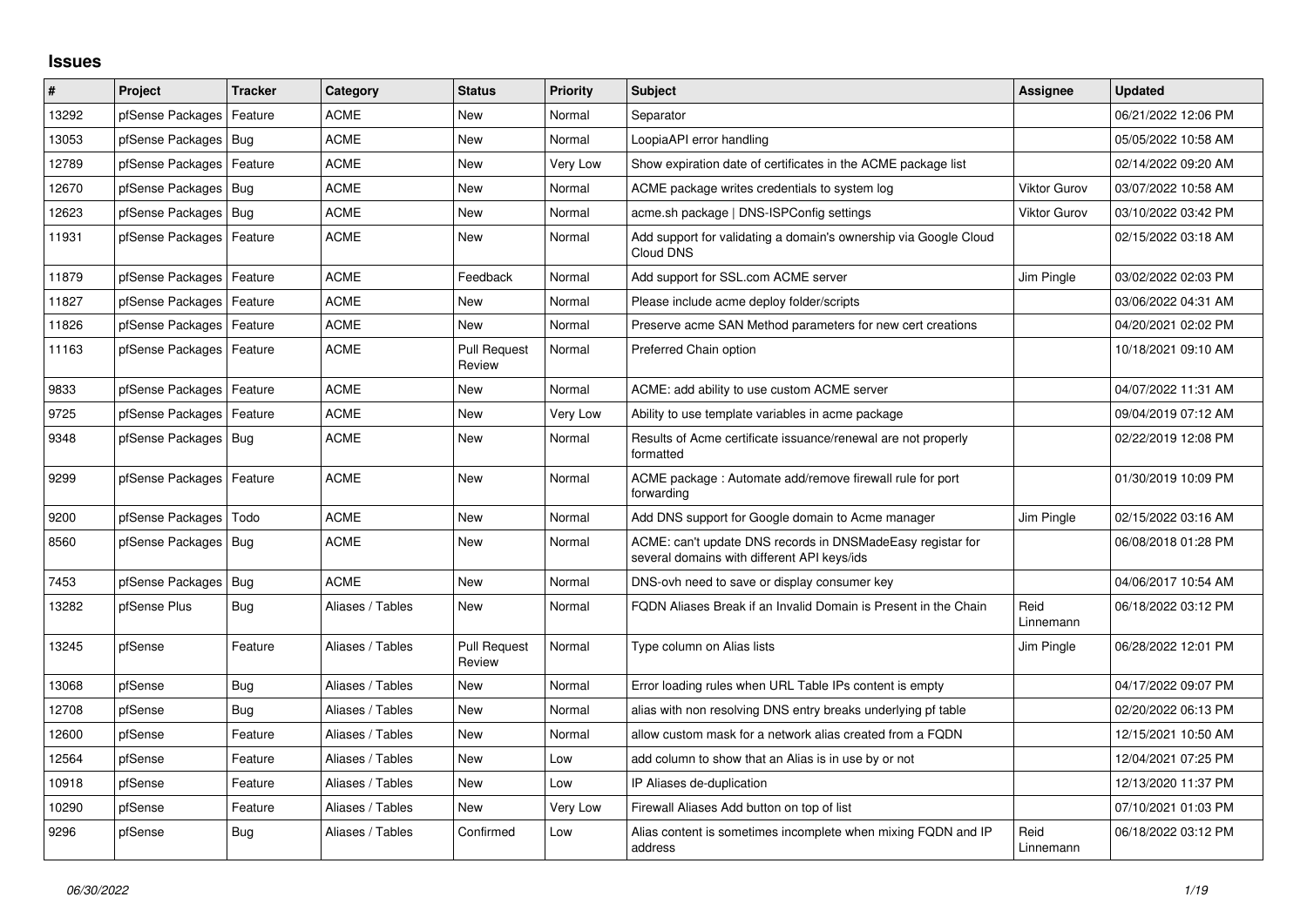| ∦     | Project                | <b>Tracker</b> | Category         | <b>Status</b>                 | <b>Priority</b> | <b>Subject</b>                                                                                                | <b>Assignee</b>       | <b>Updated</b>      |
|-------|------------------------|----------------|------------------|-------------------------------|-----------------|---------------------------------------------------------------------------------------------------------------|-----------------------|---------------------|
| 7665  | pfSense                | <b>Bug</b>     | Aliases / Tables | New                           | Normal          | Host range validation for Aliases is not strict enough                                                        |                       | 08/21/2019 11:01 AM |
| 5735  | pfSense                | Feature        | Aliases / Tables | New                           | Very Low        | Automaticaly add DHCP leases to alias list or make it readable in<br>selected fields                          |                       | 08/21/2019 11:01 AM |
| 4195  | pfSense                | Feature        | Aliases / Tables | New                           | Low             | Aliases: sections                                                                                             |                       | 08/21/2019 11:01 AM |
| 3387  | pfSense                | Feature        | Aliases / Tables | New                           | Normal          | process_alias_urltable Frequency                                                                              |                       | 08/21/2019 11:01 AM |
| 1979  | pfSense                | Feature        | Aliases / Tables | New                           | Normal          | Add some default read-only system aliases                                                                     | Jim Pingle            | 08/21/2019 11:01 AM |
| 11898 | pfSense Packages       | Bug            | apcupsd          | New                           | Normal          | PHP error from apcupsd dashboard widget                                                                       |                       | 05/07/2021 09:12 AM |
| 11375 | pfSense Packages       | <b>Bug</b>     | apcupsd          | New                           | Normal          | UPS Type <blank> for USB APC</blank>                                                                          |                       | 02/26/2021 11:10 AM |
| 10845 | pfSense Packages       | Bug            | apcupsd          | New                           | Normal          | apcupsd doesn't stop when not enabled                                                                         |                       | 08/24/2020 10:16 AM |
| 12812 | pfSense Packages       | Feature        | arpwatch         | New                           | Normal          | Would it be helpful if the FreeBSD net-mgmt/arpwatch port had an<br>option to use mail/dma for mail delivery? |                       | 02/16/2022 06:09 PM |
| 12101 | pfSense Packages   Bug |                | arpwatch         | Assigned                      | Normal          | ArpWatch Suppression Mac for "flip-flop" not suppressing                                                      | Viktor Gurov          | 10/09/2021 07:19 PM |
| 8454  | pfSense Packages       | Bug            | arpwatch         | New                           | Very Low        | Arpwatch package break email notifications from other sources                                                 |                       | 06/23/2022 07:49 PM |
| 13260 | pfSense                | Feature        | Authentication   | New                           | Normal          | Add support for OpenVPN static-challenge                                                                      |                       | 06/09/2022 02:04 PM |
| 13093 | pfSense                | <b>Bug</b>     | Authentication   | In Progress                   | Normal          | LDAP authentication fails with extended query and RFC2307 group<br>lookups enabled                            | Chris Linstruth       | 06/28/2022 06:09 PM |
| 12863 | pfSense                | Feature        | Authentication   | New                           | Very Low        | dynamically tune sha512crypt rounds                                                                           | Jim Pingle            | 03/19/2022 12:53 PM |
| 12726 | pfSense                | Bug            | Authentication   | New                           | Normal          | LDAP select container button auto populate                                                                    |                       | 01/25/2022 01:48 PM |
| 12715 | pfSense                | Bug            | Authentication   | New                           | Normal          | Long system startup time when LDAP is configured and unavailable<br>during startup.                           | Christian<br>McDonald | 01/24/2022 05:50 AM |
| 12546 | pfSense Plus           | Feature        | Authentication   | New                           | Normal          | Add 2FA Support to pfSense Plus Local Database Authentication                                                 |                       | 06/25/2022 05:30 PM |
| 12519 | pfSense                | <b>Bug</b>     | Authentication   | New                           | Normal          | Fail authentication using special character in password via the LDAP<br>connector                             |                       | 11/12/2021 07:39 AM |
| 12458 | pfSense                | Feature        | Authentication   | New                           | Normal          | Use "unixHomeDirectory" instead of "homeDirectory" when LDAP<br>authentication server is Active Directory     |                       | 10/15/2021 08:18 AM |
| 12283 | pfSense                | Bug            | Authentication   | New                           | Normal          | LDAP/RADIUS authentication servers configuration does not allow<br>source IP address to be specified          |                       | 08/20/2021 01:15 AM |
| 12225 | pfSense                | Bug            | Authentication   | <b>Pull Request</b><br>Review | Normal          | Group membership field is not needed for remote groups                                                        | <b>Viktor Gurov</b>   | 06/28/2022 12:01 PM |
| 12095 | pfSense                | <b>Bug</b>     | Authentication   | New                           | Normal          | Memory leak in pcscd                                                                                          |                       | 06/01/2022 01:01 PM |
| 12091 | pfSense                | Feature        | Authentication   | New                           | Normal          | RFE: Add support for sssd authentication                                                                      |                       | 12/10/2021 04:55 PM |
| 11920 | pfSense Plus           | Feature        | Authentication   | New                           | Normal          | SAML Authentication for pfSense (VPN and webConfigurator)                                                     |                       | 05/14/2021 12:56 AM |
| 11626 | pfSense Plus           | <b>Bug</b>     | Authentication   | New                           | Normal          | Google LDAP connection failed due to lack of SNI for TLS 1.3                                                  | Luiz Souza            | 06/27/2022 07:23 AM |
| 10843 | pfSense                | Feature        | Authentication   | New                           | Normal          | Allow user manager settings to specify multiple authentication<br>servers                                     |                       | 01/13/2022 07:22 AM |
| 10765 | pfSense                | Bug            | Authentication   | New                           | Normal          | Ampersands in Idap extended query are escaped twice                                                           |                       | 09/02/2020 07:55 AM |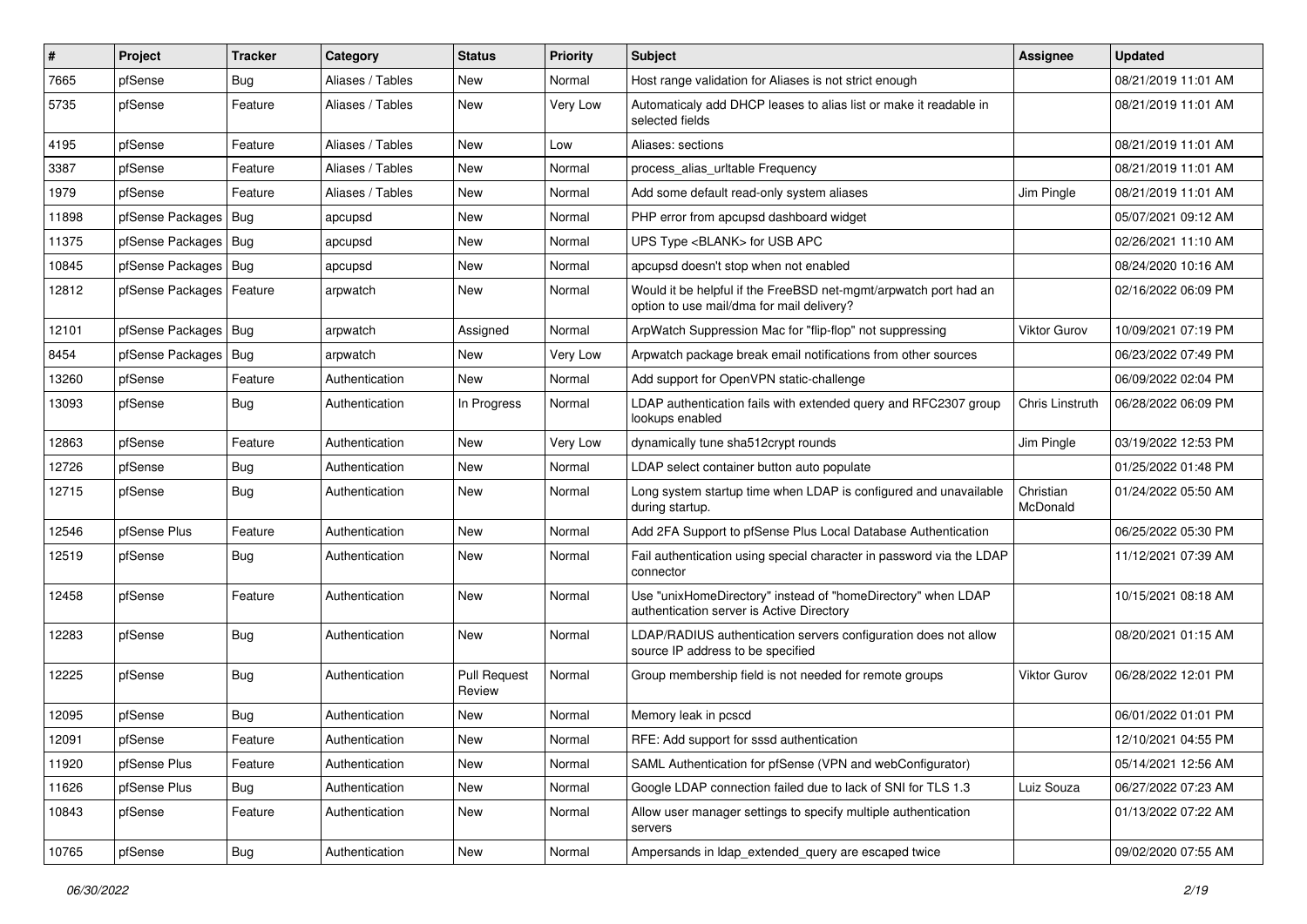| $\vert$ # | Project                    | <b>Tracker</b> | Category         | <b>Status</b> | <b>Priority</b> | <b>Subject</b>                                                                                                                      | <b>Assignee</b>       | <b>Updated</b>      |
|-----------|----------------------------|----------------|------------------|---------------|-----------------|-------------------------------------------------------------------------------------------------------------------------------------|-----------------------|---------------------|
| 10352     | pfSense                    | <b>Bug</b>     | Authentication   | New           | Very Low        | RADIUS authentication fails with MSCHAPv1 or MSCHAPv2 when<br>passwords contain international characters                            |                       | 06/20/2022 04:04 PM |
| 9937      | pfSense                    | Feature        | Authentication   | <b>New</b>    | Normal          | OpenVPN Login User Privilege                                                                                                        |                       | 11/29/2019 08:46 AM |
| 9288      | pfSense                    | Feature        | Authentication   | New           | Normal          | SSHGuard add pfSense signature in standard                                                                                          |                       | 08/14/2019 01:19 PM |
| 9222      | pfSense                    | Feature        | Authentication   | New           | Normal          | Add sshguard log when release an IP                                                                                                 |                       | 08/14/2019 01:00 PM |
| 9165      | pfSense                    | Feature        | Authentication   | New           | Normal          | only IPs can be added to sshguard whitelist                                                                                         |                       | 04/21/2022 12:39 PM |
| 8775      | pfSense                    | Feature        | Authentication   | New           | Very Low        | Use SRV record for LDAP Authentication                                                                                              |                       | 05/06/2020 07:49 AM |
| 8694      | pfSense                    | Feature        | Authentication   | <b>New</b>    | Very Low        | Client CA Auth for PFSense WebGui                                                                                                   |                       | 08/21/2019 09:25 AM |
| 8087      | pfSense                    | Bug            | Authentication   | New           | Normal          | Provide Calling-Station-ID to RADIUS backed VPN connections                                                                         |                       | 06/06/2020 05:36 AM |
| 6742      | pfSense                    | Feature        | Authentication   | <b>New</b>    | Normal          | OAuth2 authentication for OpenVPN (and for FreeRadius)                                                                              | Jim Thompson          | 10/19/2020 09:19 AM |
| 5825      | pfSense                    | Feature        | Authentication   | New           | Normal          | Allow EAP-RADIUS for authentication servers                                                                                         |                       | 08/21/2019 10:32 AM |
| 5652      | pfSense                    | <b>Bug</b>     | Authentication   | <b>New</b>    | Normal          | Radius IETF Class Group Assignment - Incorrect Standard                                                                             |                       | 08/13/2019 01:39 PM |
| 4242      | pfSense                    | Feature        | Authentication   | New           | Normal          | Two Factor or OTP Authentication for Admin Interface                                                                                |                       | 01/04/2022 12:07 PM |
| 4098      | pfSense                    | Feature        | Authentication   | New           | Normal          | Add option to force a password change on login                                                                                      |                       | 08/21/2019 10:31 AM |
| 11266     | pfSense Packages           | Feature        | AutoConfigBackup | <b>New</b>    | Very Low        | Give an option to list restore point in "reverse" order/latest at the top.                                                          |                       | 01/19/2021 06:58 PM |
| 12767     | pfSense Packages   Bug     |                | Avahi            | New           | Normal          | Package radavahi-daemon does does not exist in current pfSense<br>version and it has been removed" message on pfSense 2.7 restore   |                       | 02/07/2022 11:28 AM |
| 12329     | pfSense Packages   Feature |                | Avahi            | <b>New</b>    | Normal          | Add optional floating firewall rules for IPv4 and IPv6                                                                              |                       | 02/09/2022 04:43 PM |
| 13039     | pfSense Packages   Feature |                | AWS VPC          | New           | Normal          | Handle transit gateway VPNs in the AWS VPN wizard                                                                                   |                       | 04/11/2022 07:31 AM |
| 9497      | pfSense Packages   Bug     |                | AWS VPC          | New           | Normal          | AWS VPN Wizard: WebGUI times out.                                                                                                   |                       | 11/13/2019 10:07 AM |
| 9495      | pfSense Packages   Bug     |                | AWS VPC          | New           | Normal          | AWS VPC VPN wizard produces incorrect config (SHA256 should<br>be SHA1)                                                             |                       | 08/19/2019 02:45 PM |
| 11098     | pfSense Packages   Bug     |                | Backup           | Feedback      | Normal          | Backup Files and Directories plugin crashes firewall if /root specified<br>as backup location                                       | <b>Viktor Gurov</b>   | 12/23/2021 10:45 AM |
| 10900     | pfSense Packages   Bug     |                | Backup           | Feedback      | Normal          | /packages/backup/backup.php?a=download&t=backup HTTP 504,<br>or Sends PHP Error Message as ASCII/Text file Named<br>pfsense.bak.tgz |                       | 04/05/2022 01:51 AM |
| 13289     | pfSense                    | <b>Bug</b>     | Backup / Restore | <b>New</b>    | Low             | Attempting to restore a 0 byte "config.xml" prints an error that the<br>file cannot be read                                         |                       | 06/28/2022 12:01 PM |
| 13205     | pfSense Docs               | New Content    | Backup / Restore | Feedback      | Normal          | ZFS Boot Environment documentation                                                                                                  | Christian<br>McDonald | 05/31/2022 10:55 AM |
| 13132     | pfSense                    | <b>Bug</b>     | Backup / Restore | New           | Normal          | Two SSHDATA Sections in Restored Config Breaks Unit                                                                                 | Jim Pingle            | 06/29/2022 07:53 AM |
| 12774     | pfSense                    | <b>Bug</b>     | Backup / Restore | New           | Normal          | Picture widget image is not saved in backup                                                                                         |                       | 04/04/2022 04:48 AM |
| 12553     | pfSense                    | Feature        | Backup / Restore | New           | Normal          | Auto Config Backup: Allow selecting multiple backups for deletion                                                                   |                       | 02/22/2022 04:27 AM |
| 12249     | pfSense                    | <b>Bug</b>     | Backup / Restore | New           | Normal          | HAProxy causing failed ACB backups                                                                                                  |                       | 11/15/2021 11:58 PM |
| 11110     | pfSense                    | Bug            | Backup / Restore | New           | Normal          | Backup file should be checked before restoring a specific area                                                                      |                       | 12/05/2020 02:50 PM |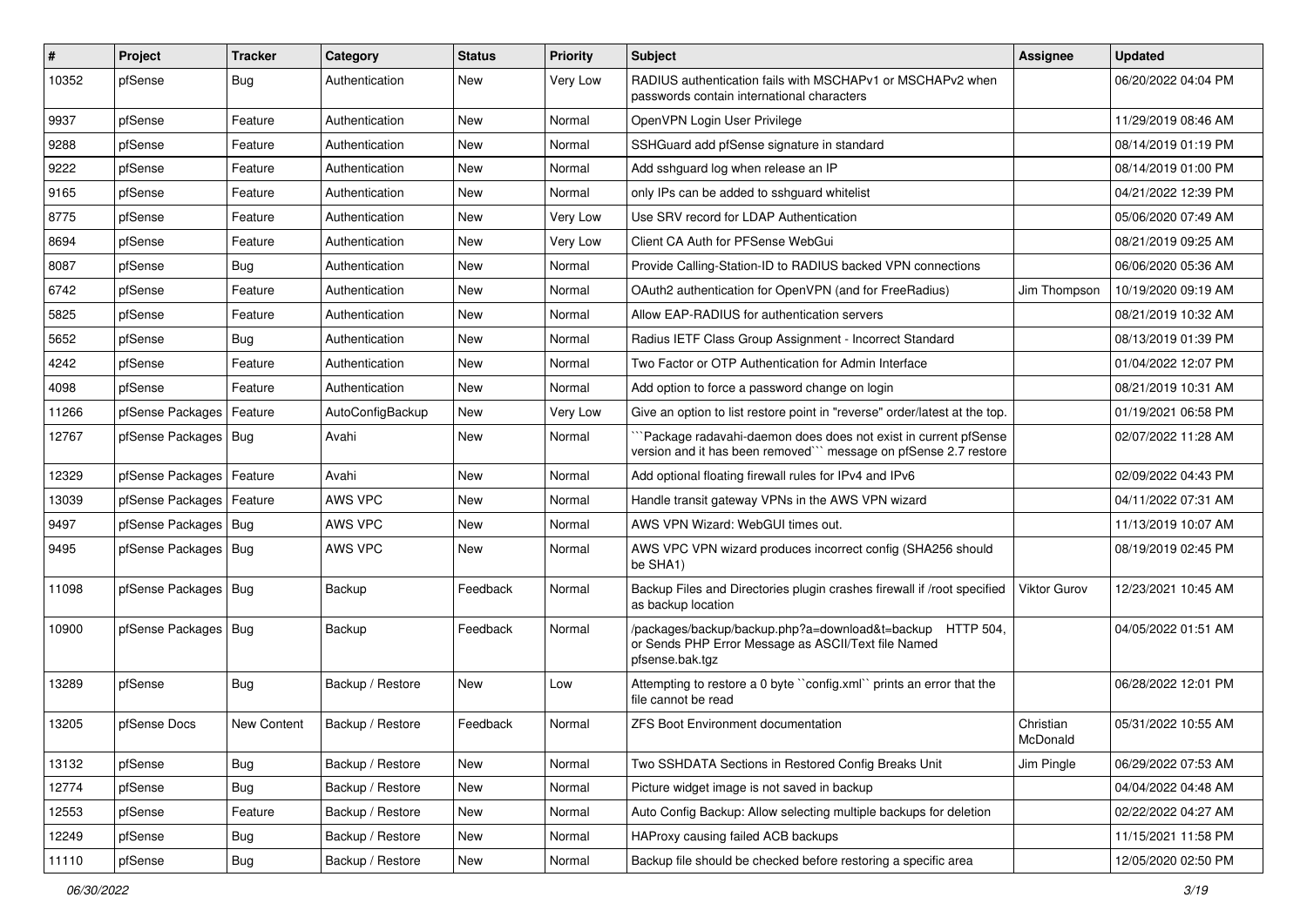| $\pmb{\#}$ | Project                       | <b>Tracker</b> | Category         | <b>Status</b> | <b>Priority</b> | <b>Subject</b>                                                                                           | <b>Assignee</b>     | <b>Updated</b>      |
|------------|-------------------------------|----------------|------------------|---------------|-----------------|----------------------------------------------------------------------------------------------------------|---------------------|---------------------|
| 9775       | pfSense                       | Feature        | Backup / Restore | <b>New</b>    | Normal          | AutoConfigBackup - Rolling per day/hour cap on changes, retention<br>policy                              |                     | 09/20/2019 09:19 AM |
| 8076       | pfSense                       | Bug            | Backup / Restore | New           | Normal          | User can easily apply an unusable interface configuration after<br>restore                               |                     | 08/14/2019 10:52 AM |
| 7757       | pfSense                       | Bug            | Backup / Restore | <b>New</b>    | Normal          | Auto Config Backup fails to upload unless Default Gateway is up                                          |                     | 08/16/2019 12:47 PM |
| 7688       | pfSense                       | Feature        | Backup / Restore | New           | Low             | AutoConfigBackup - Info Icon - username only                                                             |                     | 10/22/2017 10:46 AM |
| 6608       | pfSense                       | Feature        | Backup / Restore | <b>New</b>    | Low             | backup and restore dhcp                                                                                  |                     | 07/13/2016 04:09 PM |
| 4681       | pfSense                       | Feature        | Backup / Restore | New           | Normal          | AutoConfigBackup make a way to easily download a saved backup                                            |                     | 08/16/2019 12:46 PM |
| 3697       | pfSense                       | Feature        | Backup / Restore | <b>New</b>    | Normal          | New backup/restore area: Certificates                                                                    |                     | 03/11/2017 11:30 AM |
| 3696       | pfSense                       | Feature        | Backup / Restore | New           | Normal          | Multiple items backup/restore                                                                            |                     | 06/06/2014 02:33 PM |
| 1738       | pfSense                       | <b>Bug</b>     | Backup / Restore | New           | Very Low        | Restore fails when username in backup is not matching                                                    |                     | 12/11/2021 07:51 PM |
| 1367       | pfSense                       | Feature        | Backup / Restore | New           | Normal          | Input validation on partial config restores                                                              |                     | 03/21/2011 01:16 AM |
| 286        | pfSense                       | Feature        | Backup / Restore | New           | Normal          | Backup/restore users individually                                                                        |                     | 01/09/2021 03:48 PM |
| 13114      | pfSense Packages              | Bug            | <b>BIND</b>      | Feedback      | Normal          | BIND calls rndc in rc stop when named is not running                                                     | <b>Stuart Wyatt</b> | 05/04/2022 12:41 PM |
| 13002      | pfSense Packages   Regression |                | <b>BIND</b>      | Feedback      | Normal          | BIND 9.16_13 could not find existing DNSSEC keys at<br>/cf/named/etc/namedb/keys due to directory change | <b>Viktor Gurov</b> | 03/31/2022 12:14 PM |
| 12869      | pfSense Packages   Bug        |                | <b>BIND</b>      | Feedback      | Normal          | Bind DNS Package AAAA filtering Broken on new ZFS Installs                                               | Viktor Gurov        | 03/09/2022 12:38 PM |
| 11634      | pfSense Packages   Regression |                | <b>BIND</b>      | New           | Normal          | bind hangs when pfsense is reconnecting as an openvpn client to a<br>TUN openvpn server                  |                     | 03/14/2021 07:23 AM |
| 11563      | pfSense Packages   Bug        |                | <b>BIND</b>      | New           | High            | BIND GUI writes TXT records > 255 characters                                                             |                     | 02/27/2021 07:11 AM |
| 11343      | pfSense Packages              | Bug            | <b>BIND</b>      | Feedback      | Low             | Invalid link to pfSense-pkg-bind changelog                                                               | Viktor Gurov        | 04/05/2022 08:12 AM |
| 11074      | pfSense Packages   Bug        |                | <b>BIND</b>      | New           | Low             | bind Zone Settings Zones, Save button opens "Confirmation<br>required to save changes"                   |                     | 11/16/2020 11:08 AM |
| 10760      | pfSense Packages   Bug        |                | <b>BIND</b>      | New           | High            | pfSense BIND 9.14.12 server terminates due to assertion failure                                          |                     | 07/11/2020 04:53 PM |
| 10693      | pfSense Packages   Bug        |                | <b>BIND</b>      | <b>New</b>    | Normal          | pfSense Bind Zone Editor UI does not update zone serial number<br>when a change is made                  |                     | 09/01/2021 12:51 AM |
| 10445      | pfSense Packages   Bug        |                | <b>BIND</b>      | Feedback      | Normal          | BIND crashed when added RPZ. rpz is not a master or slave zone.                                          |                     | 04/21/2022 12:40 PM |
| 10330      | pfSense Packages   Bug        |                | <b>BIND</b>      | Feedback      | Normal          | BIND zone configuration displays wrong DS resource record with<br>inline DNSSEC signing enabled          |                     | 04/21/2022 12:40 PM |
| 9916       | pfSense Packages   Feature    |                | <b>BIND</b>      | Feedback      | Normal          | Check allow-transfer in custom option when the zone is slave                                             |                     | 04/21/2022 12:40 PM |
| 8199       | pfSense Packages   Feature    |                | <b>BIND</b>      | New           | Normal          | Support reordering and/or sort alphabetically across BIND package                                        |                     | 12/12/2017 02:05 AM |
| 8197       | pfSense Packages   Bug        |                | <b>BIND</b>      | New           | Normal          | BIND UI fails to properly update zone with inline DNSSEC signing<br>enabled                              |                     | 02/18/2019 05:23 PM |
| 8146       | pfSense Packages              | Feature        | <b>BIND</b>      | New           | Normal          | Zone Domain Records more powerfull for BIND Zones                                                        |                     | 08/13/2019 09:39 AM |
| 12782      | pfSense                       | Todo           | Build / Release  | New           | Normal          | Disable compatibility flag                                                                               | <b>Brad Davis</b>   | 06/28/2022 12:01 PM |
| 4472       | pfSense                       | Feature        | Build / Release  | New           | Normal          | Cryptographically sign every (sub-)release                                                               |                     | 08/13/2019 12:53 PM |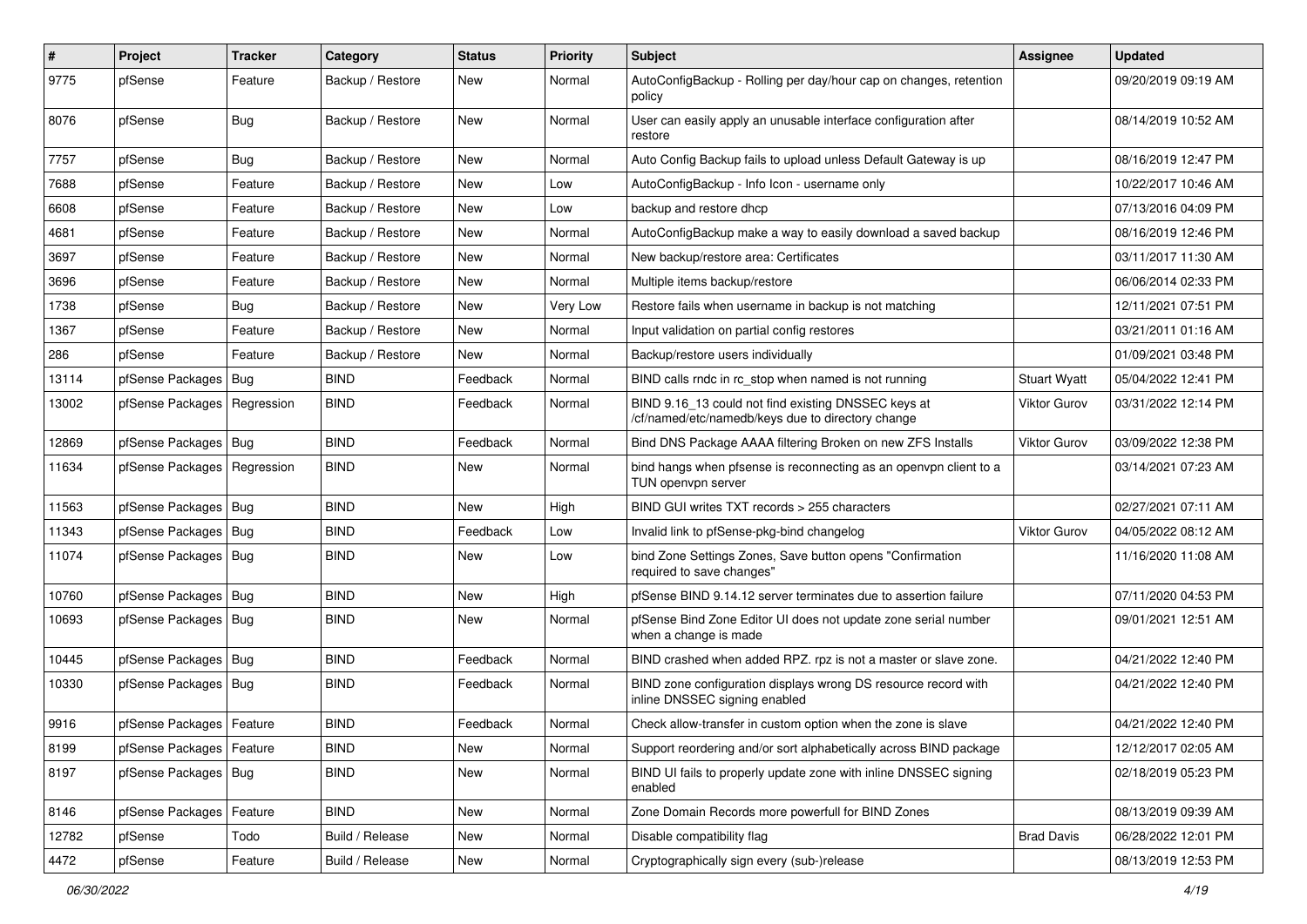| #     | Project      | <b>Tracker</b> | Category       | <b>Status</b>                 | <b>Priority</b> | <b>Subject</b>                                                                                        | Assignee               | <b>Updated</b>      |
|-------|--------------|----------------|----------------|-------------------------------|-----------------|-------------------------------------------------------------------------------------------------------|------------------------|---------------------|
| 13323 | pfSense      | <b>Bug</b>     | Captive Portal | <b>New</b>                    | Normal          | Captive Portal breaks policy based routing for mac address<br>bypassed clients after upgrade to 22.05 | <b>Kristof Provost</b> | 06/30/2022 09:46 AM |
| 13290 | pfSense      | Regression     | Captive Portal | Feedback                      | Normal          | Error "dummynet: bad switch 21!" with Captive Portals and Limiters<br>active                          |                        | 06/30/2022 08:06 AM |
| 13272 | pfSense      | <b>Bug</b>     | Captive Portal | <b>Pull Request</b><br>Review | Very Low        | Voucher CSV output has leading space before voucher code                                              | Jim Pingle             | 06/28/2022 12:01 PM |
| 13229 | pfSense Docs | Todo           | Captive Portal | Feedback                      | Normal          | Update documentation for IPFW to PF transition for Limiters and<br>Captive Portal                     | Jim Pingle             | 05/27/2022 03:04 PM |
| 13226 | pfSense      | Bug            | Captive Portal | Confirmed                     | Normal          | Captive Portal doesn't disconnect established OpenVPN link                                            | Reid<br>Linnemann      | 05/30/2022 10:38 AM |
| 13220 | pfSense      | Feature        | Captive Portal | <b>New</b>                    | Very Low        | Voucher per-roll bandwidth restrictions and traffic quotas                                            |                        | 05/26/2022 08:16 AM |
| 13219 | pfSense      | Feature        | Captive Portal | <b>New</b>                    | Very Low        | Enable/Disable single voucher roll                                                                    |                        | 05/26/2022 08:14 AM |
| 13215 | pfSense      | Bug            | Captive Portal | Assigned                      | Normal          | Allowed MAC/IP/Hostname traffic counts for authorized users                                           | Reid<br>Linnemann      | 05/31/2022 05:31 PM |
| 12730 | pfSense      | <b>Bug</b>     | Captive Portal | <b>New</b>                    | Normal          | RADIUS accounting does not work if WAN is down                                                        |                        | 01/26/2022 05:13 AM |
| 12648 | pfSense      | Bug            | Captive Portal | <b>New</b>                    | Normal          | Undocumented variables 'listenporthttp' and 'listenporthttps'                                         |                        | 12/28/2021 10:44 AM |
| 12467 | pfSense      | <b>Bug</b>     | Captive Portal | <b>New</b>                    | Normal          | CP error on client disconnect after reboot                                                            |                        | 10/17/2021 05:35 AM |
| 12357 | pfSense      | <b>Bug</b>     | Captive Portal | New                           | Normal          | Captive Portal popup Logout button loads full login page in popup<br>when clicked                     |                        | 10/27/2021 12:10 PM |
| 11379 | pfSense      | Feature        | Captive Portal | New                           | Normal          | <b>Template Roll Printer</b>                                                                          |                        | 02/07/2021 05:26 AM |
| 11189 | pfSense      | Feature        | Captive Portal | New                           | Normal          | Captive Portal - Tarpit option                                                                        |                        | 12/23/2020 06:44 PM |
| 9970  | pfSense      | Feature        | Captive Portal | New                           | Low             | Captive Portal and SAML2 Integration                                                                  | Mauro Braggio          | 10/12/2020 07:39 AM |
| 9627  | pfSense      | Feature        | Captive Portal | <b>New</b>                    | Normal          | Captive Portal only shows authenticated users                                                         |                        | 08/14/2019 02:48 PM |
| 7971  | pfSense      | Feature        | Captive Portal | New                           | Normal          | Allow import, export and synchronization of MACs under Captive<br>Portal service                      |                        | 10/19/2017 04:56 AM |
| 7553  | pfSense      | <b>Bug</b>     | Captive Portal | Confirmed                     | Very Low        | Captive portal on a parent interface blocks traffic on VLAN interfaces<br>too                         |                        | 08/19/2018 03:15 PM |
| 6956  | pfSense      | Feature        | Captive Portal | <b>New</b>                    | Normal          | Allow more control over concurrent logins                                                             |                        | 11/23/2016 12:01 PM |
| 5658  | pfSense      | Bug            | Captive Portal | Confirmed                     | Low             | Files with the same name cannot be uploaded to multiple captive<br>portal zones                       |                        | 12/18/2015 07:19 PM |
| 4724  | pfSense      | Feature        | Captive Portal | New                           | Low             | Captive Portal Status Add Client Hostname                                                             |                        | 05/22/2015 08:38 AM |
| 3377  | pfSense      | Feature        | Captive Portal | <b>New</b>                    | Normal          | OAuth2 authentication in captive portal                                                               | Jim Thompson           | 10/19/2020 09:13 AM |
| 3053  | pfSense      | Feature        | Captive Portal | New                           | Normal          | Automatically add DHCP static addresses to CP passthru-mac                                            |                        | 06/21/2013 11:54 AM |
| 2963  | pfSense      | Feature        | Captive Portal | <b>New</b>                    | Normal          | Captive Portal MAC authentication request                                                             |                        | 08/22/2017 09:09 PM |
| 2573  | pfSense      | Feature        | Captive Portal | New                           | Normal          | Captive Portal support of RADIUS POD (Packet of Disconnect)                                           |                        | 10/17/2016 03:14 AM |
| 2545  | pfSense      | Feature        | Captive Portal | New                           | Low             | CaptivePortal: Custom "Re-authenticate every x minutes"                                               |                        | 07/08/2012 05:21 PM |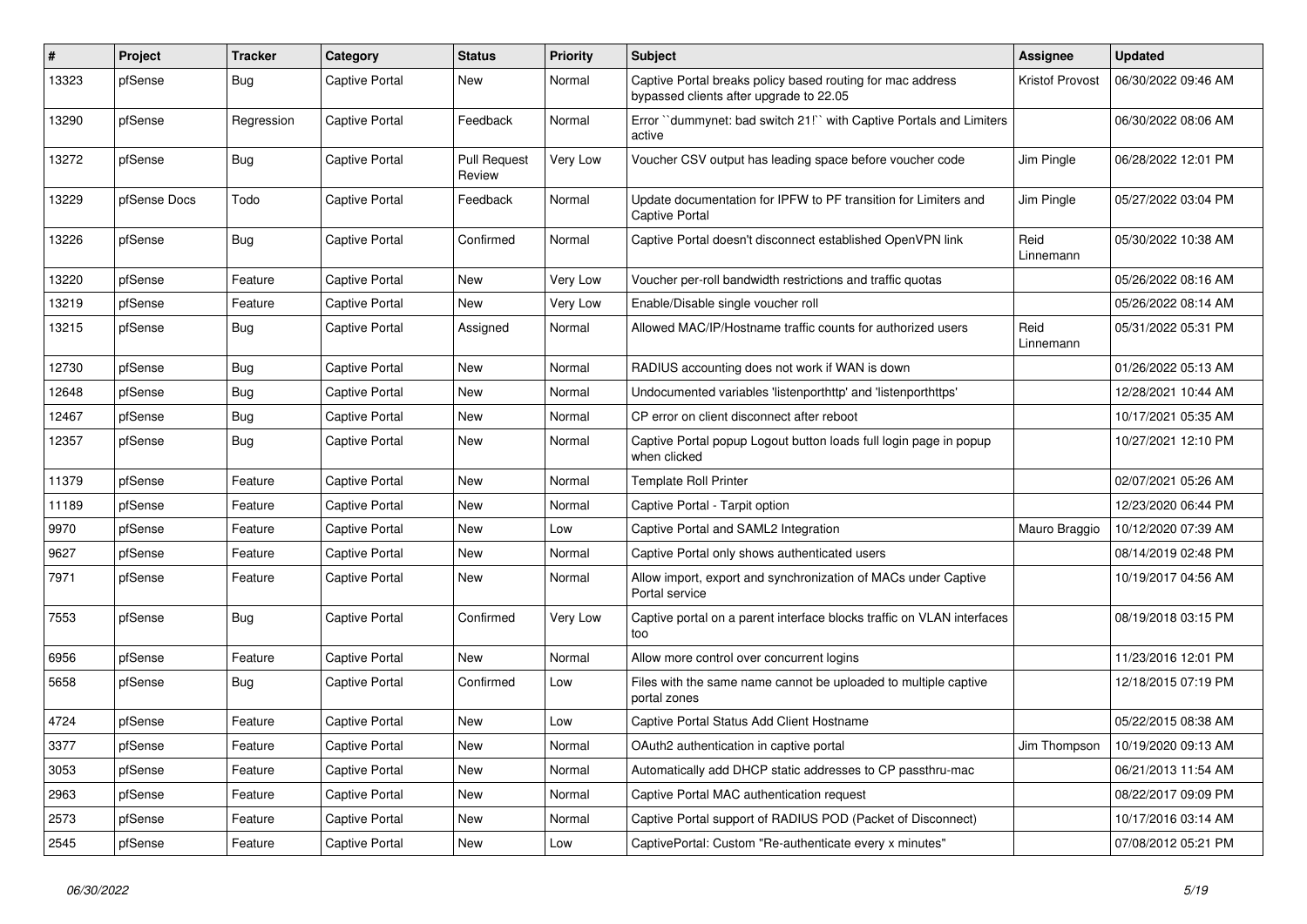| #     | Project                    | Tracker    | Category              | <b>Status</b>                 | <b>Priority</b> | Subject                                                                                                 | <b>Assignee</b>   | <b>Updated</b>      |
|-------|----------------------------|------------|-----------------------|-------------------------------|-----------------|---------------------------------------------------------------------------------------------------------|-------------------|---------------------|
| 2025  | pfSense                    | Feature    | Captive Portal        | New                           | Normal          | Captive Portal: Easy accessible Logout page instead of Logout<br>pop-up window                          |                   | 02/06/2016 04:59 AM |
| 1924  | pfSense                    | Feature    | Captive Portal        | New                           | Normal          | Ability of CP's allowed IP addresses to use aliases                                                     |                   | 07/26/2018 04:28 AM |
| 1831  | pfSense                    | Feature    | Captive Portal        | New                           | Normal          | Captive portal IPv6 support                                                                             | Reid<br>Linnemann | 06/28/2022 12:01 PM |
| 1675  | pfSense                    | <b>Bug</b> | Captive Portal        | New                           | Normal          | Captive portal logout problems with pop-up blockers.                                                    | Jared Dillard     | 03/28/2016 01:37 PM |
| 385   | pfSense                    | Feature    | <b>Captive Portal</b> | New                           | Normal          | Reverse captive portal                                                                                  |                   | 08/13/2019 12:23 PM |
| 13110 | pfSense                    | <b>Bug</b> | CARP                  | New                           | Very Low        | changing CARP VIP address does not update outbound NAT<br>interface IP                                  |                   | 05/03/2022 02:52 PM |
| 8567  | pfSense                    | <b>Bug</b> | CARP                  | <b>New</b>                    | Normal          | Using IPv6 VIP alias for services may affect CARP IPv6 VIP work                                         |                   | 06/12/2018 01:26 PM |
| 8566  | pfSense                    | <b>Bug</b> | CARP                  | New                           | Normal          | Wrong IPv6 source in NS request in case using of IPv6 alias                                             |                   | 06/12/2018 01:26 PM |
| 8100  | pfSense                    | <b>Bug</b> | CARP                  | <b>New</b>                    | Normal          | pfsync Initially Deletes States on Primary for Connections<br>Established through Secondary             | Luiz Souza        | 02/08/2022 12:59 PM |
| 7648  | pfSense                    | <b>Bug</b> | CARP                  | New                           | Very Low        | SPAN ports on an interface renders CARP HA inoperative                                                  |                   | 06/14/2017 09:19 PM |
| 5849  | pfSense                    | <b>Bug</b> | CARP                  | New                           | Normal          | Routing fail on CARP IPsec                                                                              |                   | 12/18/2021 04:41 PM |
| 4845  | pfSense                    | <b>Bug</b> | CARP                  | Confirmed                     | High            | CARP preemption doesn't switch to backup where connectivity<br>between systems is lost but not NIC link |                   | 07/28/2015 07:55 AM |
| 2218  | pfSense                    | Feature    | CARP                  | New                           | Normal          | Ability to delay CARP master status at boot time                                                        |                   | 03/03/2021 11:57 AM |
| 2099  | pfSense                    | Todo       | CARP                  | New                           | Normal          | Remove "queue" from CARP traffic                                                                        |                   | 01/19/2012 10:59 AM |
| 13063 | pfSense Packages   Feature |            | Cellular              | <b>Pull Request</b><br>Review | Normal          | Cellular package shall support more modems and NMEA port                                                |                   | 05/06/2022 02:38 PM |
| 10796 | pfSense Packages           | Feature    | Cellular              | Feedback                      | Normal          | Huawei ME909u-521 support                                                                               |                   | 04/21/2022 12:40 PM |
| 13305 | pfSense                    | Feature    | Certificates          | New                           | Normal          | Certificate Revocation page should show expiration date                                                 |                   | 06/27/2022 10:26 AM |
| 12894 | pfSense Plus               | <b>Bug</b> | Certificates          | New                           | Low             | duplicating freshly created certificates through refreshing                                             |                   | 03/03/2022 02:35 PM |
| 12737 | pfSense                    | <b>Bug</b> | Certificates          | New                           | Normal          | CApath is not defined by default in curl                                                                |                   | 06/28/2022 12:01 PM |
| 11203 | pfSense                    | <b>Bug</b> | Certificates          | <b>New</b>                    | Normal          | certificate manager very slow                                                                           |                   | 12/31/2020 11:57 AM |
| 10258 | pfSense                    | Feature    | Certificates          | New                           | Very Low        | allow to sign CA                                                                                        |                   | 02/20/2020 04:20 AM |
| 9889  | pfSense                    | <b>Bug</b> | Certificates          | <b>New</b>                    | Very Low        | CRL check for Intermediate CA CRLs fails                                                                | Jim Pingle        | 11/08/2019 11:03 AM |
| 7289  | pfSense                    | <b>Bug</b> | Certificates          | <b>New</b>                    | Low             | Generating 4096bit Certificate                                                                          |                   | 08/14/2019 09:56 AM |
| 2276  | pfSense                    | Feature    | Certificates          | New                           | Normal          | Remote CRL fetch support                                                                                |                   | 02/06/2016 04:14 AM |
| 1268  | pfSense                    | Feature    | Certificates          | New                           | Normal          | Allow mass renewing of certs                                                                            |                   | 11/01/2019 03:17 PM |
| 1257  | pfSense                    | Feature    | Certificates          | <b>Pull Request</b><br>Review | Normal          | Handle encypted CA/Certificate private keys                                                             |                   | 10/12/2020 07:12 AM |
| 13291 | pfSense Docs               | Todo       | Configuration         | New                           | Low             | Notification documentation                                                                              |                   | 06/21/2022 10:22 AM |
| 12402 | pfSense Docs               | Todo       | Configuration         | New                           | Normal          | Feedback on Configuration - Advanced Configuration Options -<br>Notifications                           |                   | 09/24/2021 12:46 AM |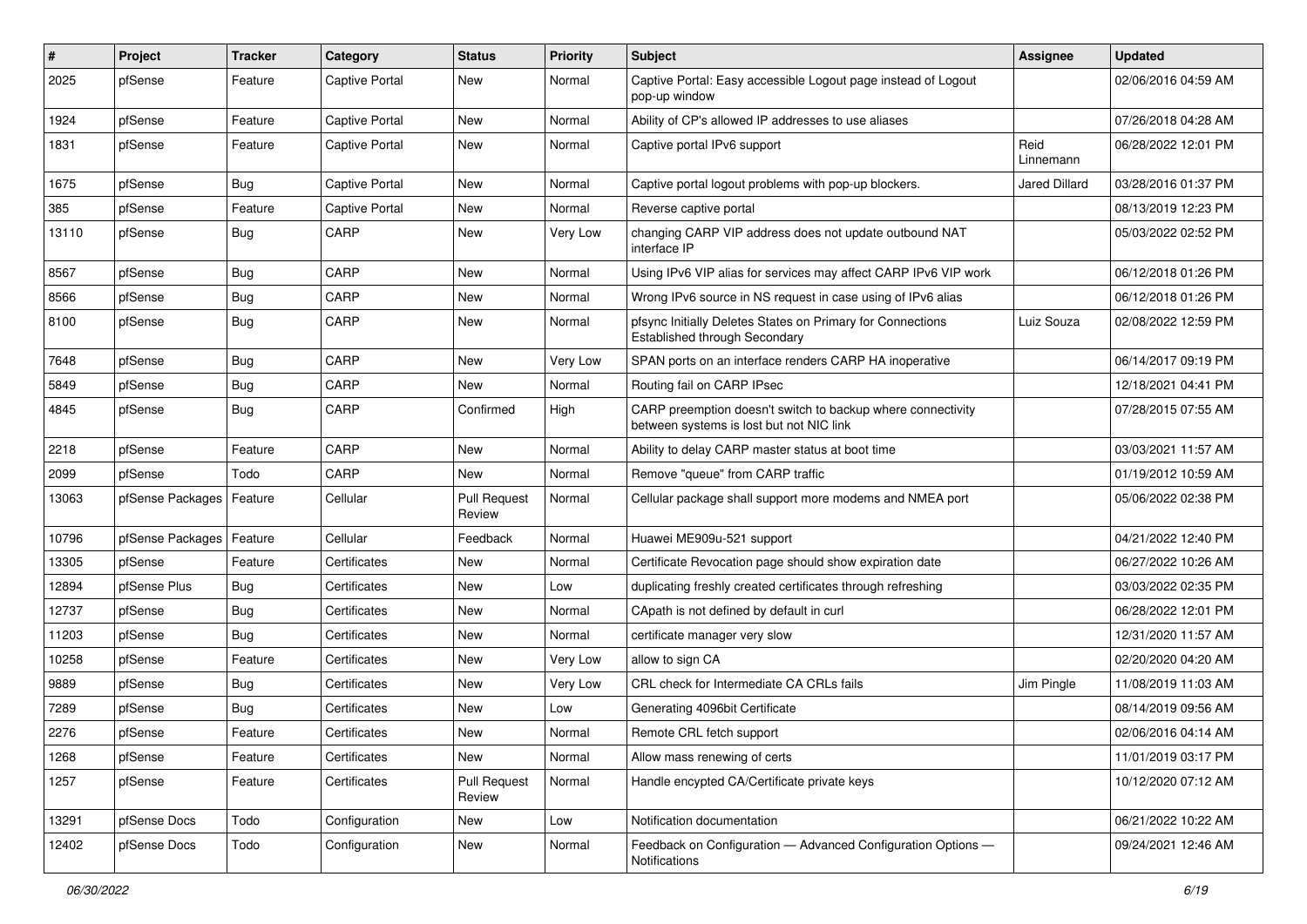| #     | Project                | <b>Tracker</b> | Category                 | <b>Status</b>                 | <b>Priority</b> | Subject                                                                                                               | Assignee             | <b>Updated</b>      |
|-------|------------------------|----------------|--------------------------|-------------------------------|-----------------|-----------------------------------------------------------------------------------------------------------------------|----------------------|---------------------|
| 12098 | pfSense Docs           | Correction     | Configuration            | New                           | Normal          | Feedback on pfSense Configuration Recipes - Accessing a<br>CPE/Modem from Inside the Firewall                         |                      | 07/02/2021 02:30 AM |
| 13288 | pfSense                | Bug            | Configuration<br>Backend | <b>New</b>                    | Normal          | Encode FreeRADIUS Custom Options                                                                                      |                      | 06/20/2022 10:36 AM |
| 13287 | pfSense                | Feature        | Configuration<br>Backend | <b>New</b>                    | Normal          | Encode OpenVPN Custom Options                                                                                         |                      | 06/20/2022 10:33 AM |
| 12483 | pfSense                | <b>Bug</b>     | Configuration<br>Backend | <b>New</b>                    | Normal          | GUI creates inconsistent config.xml                                                                                   |                      | 10/23/2021 06:48 AM |
| 10833 | pfSense                | <b>Bug</b>     | Configuration<br>Backend | <b>New</b>                    | Normal          | unbound exits on configuration error when link status flaps on LAN<br>interface                                       |                      | 08/13/2020 11:53 PM |
| 6398  | pfSense                | <b>Bug</b>     | Configuration<br>Backend | <b>New</b>                    | Normal          | If config cannot be loaded due to corruption or bug, it isn't handled<br>gracefully (just stops)                      |                      | 08/13/2019 01:23 PM |
| 5902  | pfSense                | Todo           | Configuration<br>Backend | <b>New</b>                    | Normal          | Use a common place for default values                                                                                 |                      | 08/13/2019 12:53 PM |
| 3895  | pfSense                | Feature        | Configuration<br>Backend | <b>New</b>                    | Normal          | Timeout for "Apply change"                                                                                            |                      | 01/25/2021 08:07 AM |
| 13268 | pfSense                | Todo           | Console Menu             | Ready To Test                 | Normal          | columns don't align nicely in console with medium-long interface<br>names                                             |                      | 06/12/2022 10:32 PM |
| 13258 | pfSense                | <b>Bug</b>     | Console Menu             | <b>Pull Request</b><br>Review | Low             | secret menu option 100                                                                                                | Jim Pingle           | 06/28/2022 12:01 PM |
| 13249 | pfSense                | <b>Bug</b>     | Console Menu             | New                           | Normal          | Running playback comands multiple times results in PHP error                                                          |                      | 06/06/2022 07:02 AM |
| 7747  | pfSense                | Feature        | Console Menu             | <b>New</b>                    | Normal          | Minor UI Tweak: Make hitting enter on the console (esp via SSH)<br>should not log you out, but simply redraw the menu |                      | 08/01/2017 04:03 PM |
| 6469  | pfSense                | Feature        | Console Menu             | <b>New</b>                    | Normal          | Improve help + self documentation in console PHP shell                                                                |                      | 08/13/2019 01:23 PM |
| 2693  | pfSense                | Feature        | Console Menu             | New                           | Normal          | Allow mapping mapping non-physical interfaces via console                                                             | <b>Mathieu Simon</b> | 11/27/2012 03:00 PM |
| 11970 | pfSense Packages   Bug |                | Coreboot                 | <b>New</b>                    | Normal          | Netgate Firmware Upgrade Doesn't Work on XG-2758                                                                      |                      | 04/21/2022 12:39 PM |
| 13309 | pfSense Packages       | Bug            | Cron                     | Feedback                      | Normal          | Cron validation prevents special strings such as @reboot                                                              | Jim Pingle           | 06/28/2022 08:22 AM |
| 13074 | pfSense Plus           | <b>Bug</b>     | Cryptographic<br>Modules | New                           | Normal          | AES-GCM with SafeXcel on Netgate 2100 causes MBUF overload                                                            |                      | 06/12/2022 11:14 AM |
| 12658 | pfSense Packages       | Feature        | darkstat                 | <b>New</b>                    | Normal          | Adding prometheus metrics to darkstat                                                                                 |                      | 05/27/2022 09:44 PM |
| 13168 | pfSense                | Feature        | Dashboard                | New                           | Low             | Multiple Dashboard views for a single user                                                                            |                      | 05/16/2022 07:53 AM |
| 13165 | pfSense                | Feature        | Dashboard                | <b>Pull Request</b><br>Review | Normal          | Feat: live update for Services dashboard widget                                                                       |                      | 05/15/2022 01:48 AM |
| 12673 | pfSense                | <b>Bug</b>     | Dashboard                | <b>Pull Request</b><br>Review | Normal          | Firewall Logs Widget fails to update at intervals below 5 seconds.                                                    | Viktor Gurov         | 06/28/2022 12:01 PM |
| 11759 | pfSense                | Bug            | Dashboard                | New                           | Normal          | Traffic graphs on dashboard double upload on pppoe links                                                              |                      | 12/30/2021 04:00 AM |
| 10401 | pfSense                | Feature        | Dashboard                | New                           | Normal          | Request: ability to sort/separate stopped/running Service(s) on<br>Dashboard -> Services Status widget                |                      | 03/31/2020 04:48 PM |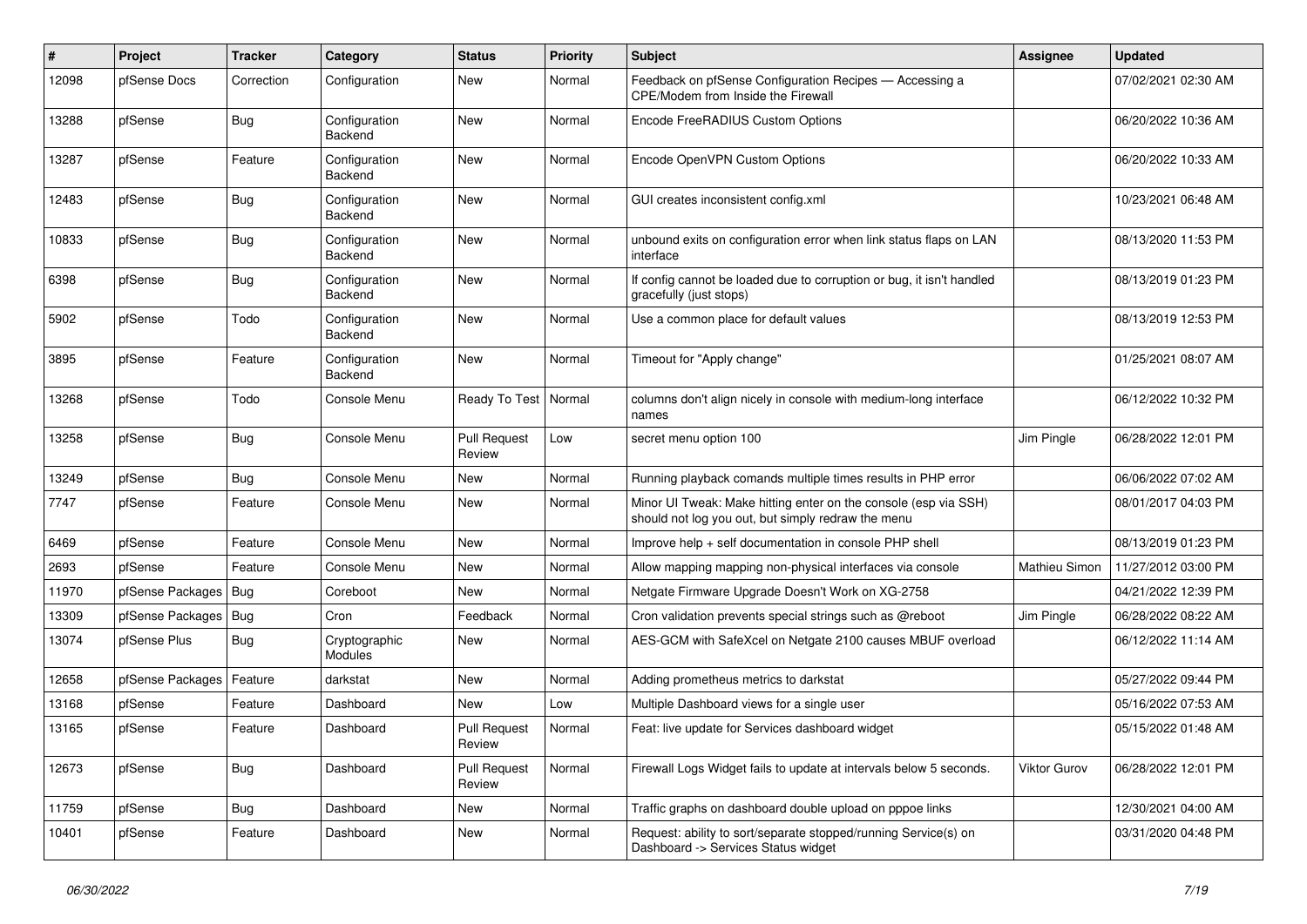| #     | Project      | Tracker     | Category        | <b>Status</b>                 | <b>Priority</b> | Subject                                                                                          | <b>Assignee</b>      | <b>Updated</b>      |
|-------|--------------|-------------|-----------------|-------------------------------|-----------------|--------------------------------------------------------------------------------------------------|----------------------|---------------------|
| 10395 | pfSense      | Feature     | Dashboard       | New                           | Low             | Add Dashboard System Information support for more PC Engines<br>APU boards                       |                      | 02/17/2022 01:02 AM |
| 10280 | pfSense      | Feature     | Dashboard       | New                           | Low             | <b>DHCP Leases widget</b>                                                                        |                      | 11/07/2020 09:18 PM |
| 9677  | pfSense      | Bug         | Dashboard       | <b>New</b>                    | Normal          | Dashboard hangs when widget needs data from a remote host which<br>is down                       |                      | 08/13/2019 09:15 AM |
| 9353  | pfSense      | <b>Bug</b>  | Dashboard       | <b>New</b>                    | Low             | PHPSession errors from limited access to dashboard and widgets                                   |                      | 10/06/2020 09:31 AM |
| 8458  | pfSense      | Feature     | Dashboard       | <b>New</b>                    | Low             | Allow reordering of interface widget                                                             |                      | 08/14/2019 10:52 AM |
| 8157  | pfSense      | Bug         | Dashboard       | New                           | Very Low        | Traffic Graph clutter from time to time                                                          |                      | 12/03/2017 06:40 AM |
| 7974  | pfSense      | Feature     | Dashboard       | <b>New</b>                    | Normal          | <b>ZFS RAID Monitor Not available</b>                                                            |                      | 08/20/2019 01:34 PM |
| 7934  | pfSense      | Feature     | Dashboard       | <b>New</b>                    | Very Low        | format support phone# for international use                                                      |                      | 10/12/2017 04:38 PM |
| 7857  | pfSense      | <b>Bug</b>  | Dashboard       | <b>New</b>                    | Very Low        | Interfaces Widget U/I fails to wrap IPV6 addresses when the string is<br>too wide for the widget |                      | 08/13/2019 09:15 AM |
| 7788  | pfSense      | <b>Bug</b>  | Dashboard       | <b>New</b>                    | Low             | Irregular updating of widgets like cpu/uptime on system widget.                                  |                      | 08/21/2019 09:03 AM |
| 7387  | pfSense      | <b>Bug</b>  | Dashboard       | New                           | Low             | New Traffic Graph in dashboard resets inverted view to normal view                               | <b>Jared Dillard</b> | 12/11/2021 08:14 PM |
| 7182  | pfSense      | Feature     | Dashboard       | <b>New</b>                    | Normal          | Break up System Widget on the Dashboard                                                          |                      | 08/21/2019 08:59 AM |
| 7113  | pfSense      | <b>Bug</b>  | Dashboard       | New                           | Normal          | Interface name in Traffic Graphs                                                                 |                      | 12/31/2021 05:40 PM |
| 6390  | pfSense      | Todo        | Dashboard       | <b>New</b>                    | Low             | Autoscale from Traffic Graph not correct size (big graphs)                                       |                      | 05/23/2016 01:38 PM |
| 5567  | pfSense      | Feature     | Dashboard       | <b>New</b>                    | Low             | CARP status widget does not update in real time                                                  |                      | 08/20/2019 03:33 PM |
| 4646  | pfSense      | Feature     | Dashboard       | <b>New</b>                    | Normal          | Recover valuable vertical screen real estate in dashboard                                        |                      | 04/20/2015 07:46 PM |
| 3411  | pfSense      | Bug         | Dashboard       | New                           | Low             | Interfaces and statistics dashboard widgets very slow with large<br>numbers of interfaces        |                      | 01/24/2014 02:09 AM |
| 2479  | pfSense      | Feature     | Dashboard       | New                           | Normal          | Allow reordering of the traffic graphs on the dashboard                                          |                      | 06/08/2012 04:13 PM |
| 7244  | pfSense      | Feature     | Developer Tools | <b>New</b>                    | Normal          | Publish pfsense as a Vagrant Basebox                                                             |                      | 01/29/2019 04:09 AM |
| 1219  | pfSense      | Feature     | Developer Tools | New                           | Low             | Ship DTRACE enabled kernels in the images                                                        |                      | 07/26/2017 03:14 AM |
| 11471 | pfSense Docs | Todo        | Development     | <b>New</b>                    | Low             | Feedback on Development - Developing Packages                                                    | Jim Pingle           | 02/19/2021 02:52 PM |
| 11071 | pfSense Docs | New Content | <b>DHCP</b>     | <b>New</b>                    | Normal          | Feedback on Services - IPv6 Router Advertisements                                                | Jim Pingle           | 12/08/2020 09:25 AM |
| 8852  | pfSense Docs | Correction  | <b>DHCP</b>     | New                           | Normal          | [feedback form] Unclear about "Client Identifier" in a static mapping                            | Jim Pingle           | 09/23/2020 02:30 PM |
| 13321 | pfSense      | Bug         | DHCP (IPv4)     | <b>Pull Request</b><br>Review | Normal          | dhcpleases handles duplicate hostnames incorrectly                                               |                      | 06/30/2022 07:06 AM |
| 13273 | pfSense      | <b>Bug</b>  | DHCP (IPv4)     | New                           | Normal          | dhclient can use conflicting recorded leases                                                     |                      | 06/14/2022 11:07 AM |
| 13263 | pfSense      | <b>Bug</b>  | DHCP (IPv4)     | New                           | Low             | Deleting a static DHCP entry when the related IP is not in the arp<br>table spams the log        |                      | 06/10/2022 11:18 AM |
| 13256 | pfSense      | Feature     | DHCP (IPv4)     | New                           | Normal          | Better handling of duplicate IPs in static DHCP assignments                                      |                      | 06/11/2022 04:51 PM |
| 13250 | pfSense      | Todo        | DHCP (IPv4)     | New                           | Very Low        | Clean up DHCP Server option language                                                             | Jim Pingle           | 06/28/2022 12:01 PM |
| 13217 | pfSense      | <b>Bug</b>  | DHCP (IPv4)     | New                           | Normal          | dhclient using default pid file location which does not exist                                    | <b>Viktor Gurov</b>  | 05/26/2022 08:09 AM |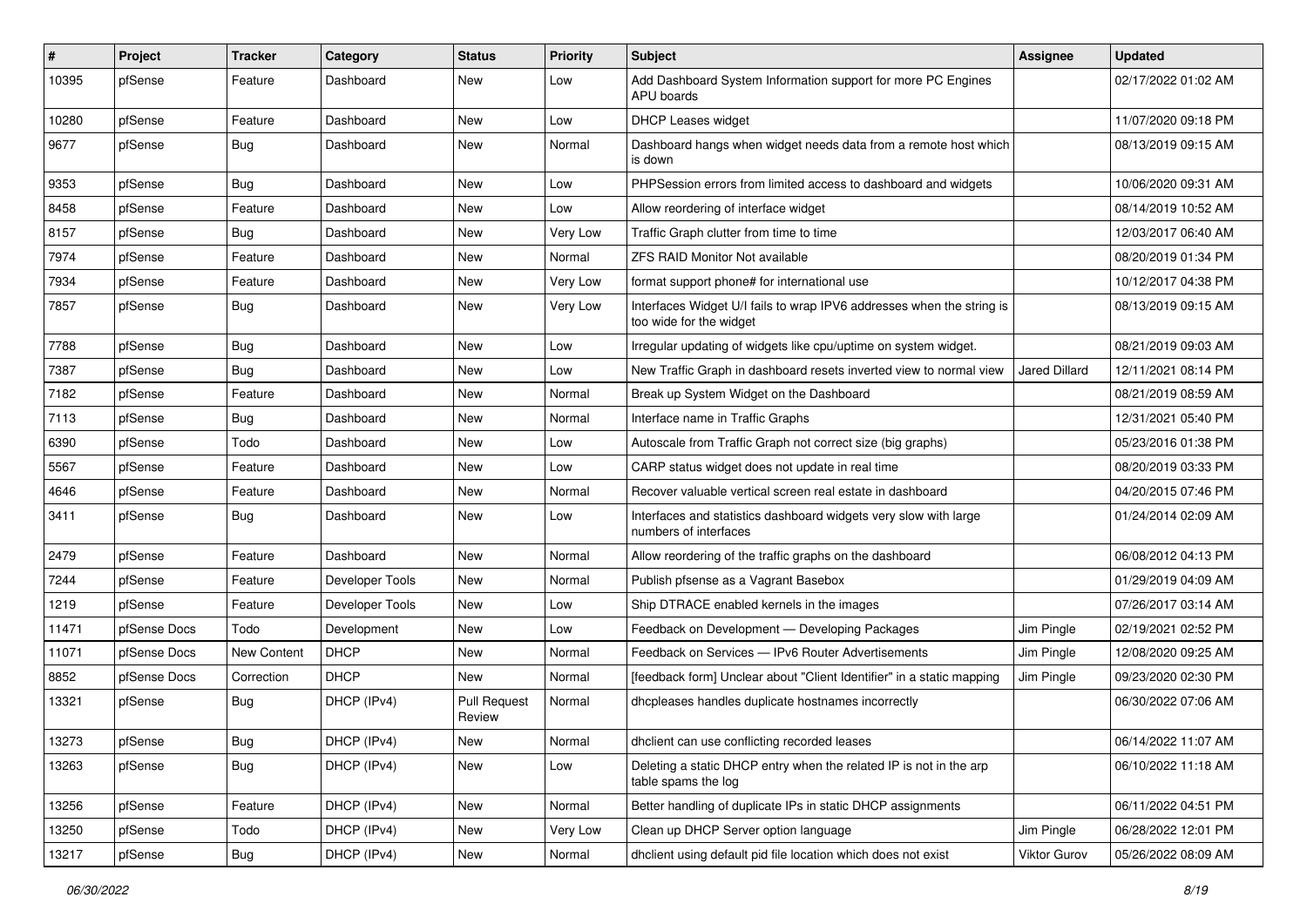| $\sharp$ | Project | <b>Tracker</b> | Category    | <b>Status</b> | <b>Priority</b> | Subject                                                                                            | <b>Assignee</b>      | <b>Updated</b>      |
|----------|---------|----------------|-------------|---------------|-----------------|----------------------------------------------------------------------------------------------------|----------------------|---------------------|
| 12959    | pfSense | <b>Bug</b>     | DHCP (IPv4) | Feedback      | Normal          | dhcplease process wrongly update host file if client-hostname is<br>empty                          |                      | 03/28/2022 10:26 AM |
| 12922    | pfSense | Bug            | DHCP (IPv4) | New           | Normal          | Classless static routes received on DHCP WAN can override chosen<br>default gateway                |                      | 03/28/2022 10:08 AM |
| 12070    | pfSense | <b>Bug</b>     | DHCP (IPv4) | New           | Low             | VLAN0 for WAN DHCP                                                                                 |                      | 12/23/2021 04:31 PM |
| 12067    | pfSense | <b>Bug</b>     | DHCP (IPv4) | <b>New</b>    | Very Low        | <b>DHCP Monitoring Statistics Error</b>                                                            |                      | 06/21/2021 08:39 AM |
| 11927    | pfSense | Feature        | DHCP (IPv4) | Feedback      | Normal          | Allow DHCP not to serve a gateway - small fix                                                      |                      | 01/03/2022 04:17 PM |
| 11004    | pfSense | Feature        | DHCP (IPv4) | New           | Low             | DHCP reservations with no IP address show entries in DHCP leases                                   |                      | 10/26/2020 07:22 AM |
| 10802    | pfSense | Feature        | DHCP (IPv4) | <b>New</b>    | Very Low        | Seperator for DHCP Static Mapped leases                                                            |                      | 07/31/2020 10:30 AM |
| 10345    | pfSense | Feature        | DHCP (IPv4) | New           | Normal          | DHCP lease distinction between online and offline                                                  |                      | 03/16/2020 07:56 AM |
| 10250    | pfSense | Feature        | DHCP (IPv4) | New           | Very Low        | DHCP lease view by interface                                                                       |                      | 02/11/2020 07:47 AM |
| 9732     | pfSense | Feature        | DHCP (IPv4) | New           | Normal          | System UTC time offset in DHCP Option 2                                                            |                      | 09/06/2019 08:39 PM |
| 9343     | pfSense | <b>Bug</b>     | DHCP (IPv4) | <b>New</b>    | Normal          | diag_arp.php times out with large DHCPD leases table                                               |                      | 08/14/2019 01:19 PM |
| 9130     | pfSense | Feature        | DHCP (IPv4) | New           | Normal          | Request ID [#INC-16195]: DHCP - PXE Boot                                                           |                      | 09/10/2020 01:39 PM |
| 8879     | pfSense | Feature        | DHCP (IPv4) | New           | Very Low        | DHCP options ADD force options                                                                     |                      | 09/07/2018 09:14 AM |
| 8614     | pfSense | Bug            | DHCP (IPv4) | New           | Normal          | Cannot remove Additional BOOTP/DHCP Options                                                        |                      | 08/21/2019 09:15 AM |
| 8330     | pfSense | Feature        | DHCP (IPv4) | New           | Normal          | add options for ddns-local-address statements                                                      |                      | 04/27/2021 12:31 PM |
| 8179     | pfSense | Bug            | DHCP (IPv4) | Feedback      | Normal          | Incorrect reverse DNS zone in DHCP server config for<br>non-octet-aligned subnet mask              | Renato Botelho       | 02/09/2022 11:17 PM |
| 7441     | pfSense | Feature        | DHCP (IPv4) | New           | Low             | Display start/end times for Static Mapping leases on DHCP<br>Leases/DHCPv6 Leases                  |                      | 08/21/2019 10:48 AM |
| 7405     | pfSense | Feature        | DHCP (IPv4) | New           | Normal          | Ability to add dhcp host reservations from "Diagnostics -> ARP table"                              |                      | 10/12/2020 08:22 AM |
| 7172     | pfSense | <b>Bug</b>     | DHCP (IPv4) | New           | Normal          | Sorting by hostname in Services > DHCP Server > LAN should be<br>"natural" (alphanumeric friendly) |                      | 08/20/2019 03:47 PM |
| 6960     | pfSense | Feature        | DHCP (IPv4) | <b>New</b>    | Normal          | Consider replacing ISC DHCP server with KEA DHCP                                                   |                      | 09/24/2020 01:59 PM |
| 6615     | pfSense | Feature        | DHCP (IPv4) | <b>New</b>    | Normal          | new DHCP server option                                                                             |                      | 08/13/2019 01:39 PM |
| 6544     | pfSense | Feature        | DHCP (IPv4) | New           | Very Low        | RFC 3046 DHCP Option 82 support (and RFC 3315/4649/4580 for<br>IPv6)                               |                      | 07/13/2020 02:14 AM |
| 6362     | pfSense | <b>Bug</b>     | DHCP (IPv4) | Confirmed     | Normal          | DHCP Client ID not used                                                                            |                      | 07/09/2021 06:30 AM |
| 5080     | pfSense | Feature        | DHCP (IPv4) | New           | Normal          | Settings tab under Services>DHCP Server                                                            |                      | 08/13/2019 12:53 PM |
| 4899     | pfSense | Feature        | DHCP (IPv4) | New           | Normal          | Additional BOOTP/DHCP Options should allow a force option                                          |                      | 01/02/2018 02:24 PM |
| 4451     | pfSense | <b>Bug</b>     | DHCP (IPv4) | New           | Low             | Status DHCP Leases shows double entries for static entries without<br>IP address                   | <b>Phillip Davis</b> | 05/21/2022 04:55 PM |
| 4061     | pfSense | <b>Bug</b>     | DHCP (IPv4) | Confirmed     | Normal          | dhcpd doesn't send client-hostname to peer, breaking DHCP lease<br>registrations w/HA              |                      | 02/24/2017 08:58 PM |
| 3771     | pfSense | Bug            | DHCP (IPv4) | New           | Normal          | Webinterface and dhcpdcrashes with 500+ static leases                                              |                      | 08/21/2019 09:26 AM |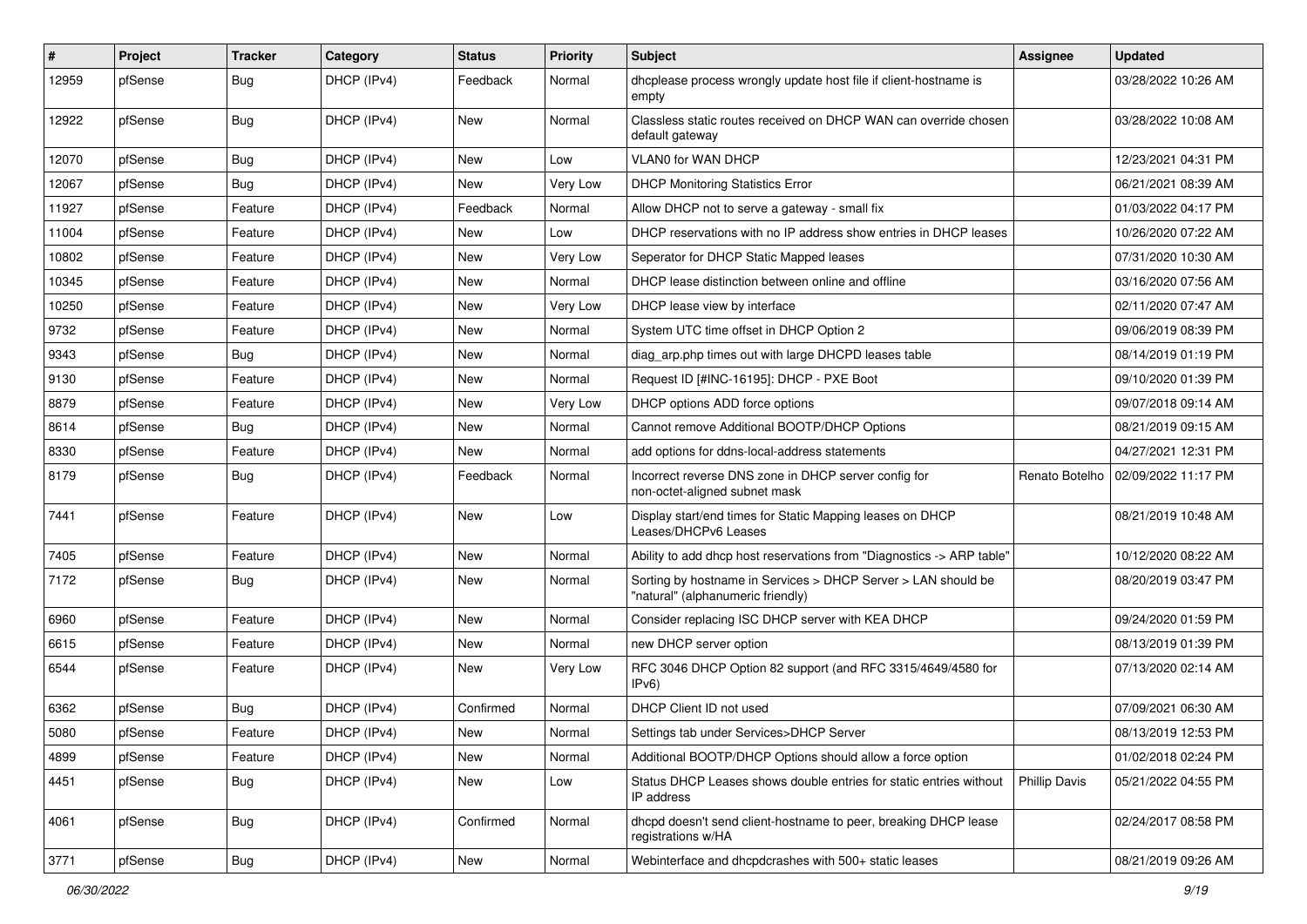| #     | Project | <b>Tracker</b> | Category    | <b>Status</b>                 | <b>Priority</b> | <b>Subject</b>                                                                                                                     | Assignee           | <b>Updated</b>      |
|-------|---------|----------------|-------------|-------------------------------|-----------------|------------------------------------------------------------------------------------------------------------------------------------|--------------------|---------------------|
| 3534  | pfSense | Feature        | DHCP (IPv4) | <b>New</b>                    | Normal          | DDNS using arbitrary zone primary                                                                                                  |                    | 07/08/2014 11:40 AM |
| 3404  | pfSense | <b>Bug</b>     | DHCP (IPv4) | New                           | Normal          | DHCP Server Fails to Start on Interfaces that are Slow to Come<br><b>Online During Boot</b>                                        |                    | 02/11/2014 05:09 PM |
| 2983  | pfSense | Feature        | DHCP (IPv4) | <b>New</b>                    | Normal          | DHCPD: Add vendor-class-identifier and MAC-OIDs                                                                                    |                    | 05/29/2020 09:24 PM |
| 2774  | pfSense | Feature        | DHCP (IPv4) | <b>New</b>                    | Normal          | Extend DHCP Pools code to allow using different subnets                                                                            |                    | 08/19/2019 10:27 AM |
| 2323  | pfSense | Feature        | DHCP (IPv4) | New                           | Low             | GUI doesn't allow to configure DHCP server to serve IP addresses<br>belonging to subnets wich are not associated with an interface |                    | 08/19/2019 10:27 AM |
| 13296 | pfSense | Feature        | DHCP (IPv6) | <b>New</b>                    | Normal          | Add support for DHCP6 OPTION_PD_EXCLUDE (RFC 6603)                                                                                 |                    | 06/24/2022 10:10 PM |
| 13253 | pfSense | Bug            | DHCP (IPv6) | <b>New</b>                    | Normal          | dhcp6c" is not restarted when applying settings when multiple<br>WANs are configured for DHCP6                                     |                    | 06/28/2022 12:01 PM |
| 13248 | pfSense | Regression     | DHCP (IPv6) | New                           | Normal          | IPv6 Router Advertisements runs when config.xml does not contain<br>an entry for the interface                                     |                    | 06/05/2022 07:44 PM |
| 13237 | pfSense | <b>Bug</b>     | DHCP (IPv6) | New                           | Normal          | dhcp6c script cannot be executed safely                                                                                            |                    | 06/01/2022 11:20 AM |
| 12947 | pfSense | Bug            | DHCP (IPv6) | <b>Pull Request</b><br>Review | Normal          | DHCP6 client does not take any action if the interface IPv6 address<br>changes during renewal                                      |                    | 06/28/2022 12:01 PM |
| 12823 | pfSense | <b>Bug</b>     | DHCP (IPv6) | <b>New</b>                    | Normal          | Multiple DHCP6 WAN connections PPPoE interface 'defached'<br>status                                                                |                    | 02/18/2022 05:39 AM |
| 12581 | pfSense | Regression     | DHCP (IPv6) | <b>New</b>                    | Normal          | CARP IPv6 assigned address does not get advertised to endpoints<br>with RADV                                                       |                    | 12/16/2021 02:34 PM |
| 10822 | pfSense | Bug            | DHCP (IPv6) | New                           | Normal          | Deprecated IPv6 prefix won't be announced as deprecated to clients                                                                 |                    | 08/10/2020 09:23 AM |
| 10714 | pfSense | <b>Bug</b>     | DHCP (IPv6) | <b>New</b>                    | Normal          | radvd only gives out the prefix of the "first" IPv6 address of an<br>interface                                                     |                    | 10/06/2020 01:03 PM |
| 9575  | pfSense | Feature        | DHCP (IPv6) | New                           | Very Low        | RFC 7078 - Distributing Address Selection Policy Using DHCPv6                                                                      |                    | 08/14/2019 02:39 PM |
| 9536  | pfSense | Feature        | DHCP (IPv6) | <b>New</b>                    | Normal          | Support dynamic prefix in DHCPv6 Server                                                                                            |                    | 05/25/2022 04:27 AM |
| 9136  | pfSense | Bug            | DHCP (IPv6) | <b>New</b>                    | High            | IPv6 Tracking Interfaces Lose IPv6 Address in Certain Cases                                                                        |                    | 04/21/2022 12:39 PM |
| 7821  | pfSense | <b>Bug</b>     | DHCP (IPv6) | <b>New</b>                    | Normal          | GIF does not support broadcast                                                                                                     |                    | 08/29/2017 10:50 AM |
| 7734  | pfSense | <b>Bug</b>     | DHCP (IPv6) | New                           | Normal          | Using opton ia pd0 does not renew prefix and prefix get dropped                                                                    |                    | 07/31/2017 03:46 AM |
| 7138  | pfSense | <b>Bug</b>     | DHCP (IPv6) | Assigned                      | Normal          | Pfsense wide dhcpv6 client doesn't recognise ifid statement                                                                        |                    | 04/21/2022 12:39 PM |
| 6873  | pfSense | Bug            | DHCP (IPv6) | New                           | Low             | radvd - Too many addresses in RDNSS section when previously<br>using DHCPv6                                                        | Dominic<br>McKeown | 06/06/2018 10:45 AM |
| 6691  | pfSense | Bug            | DHCP (IPv6) | New                           | Normal          | dhcp6c quits after only two tries if no response was received                                                                      |                    | 12/07/2020 04:25 PM |
| 6283  | pfSense | Feature        | DHCP (IPv6) | <b>New</b>                    | Normal          | Register DHCPv6 leases with DNS resolver                                                                                           |                    | 08/21/2019 10:48 AM |
| 6051  | pfSense | Bug            | DHCP (IPv6) | <b>New</b>                    | Normal          | DHCPv6 Client Failure for additional WAN Address causes<br>2-seconds-service-restart-loop                                          |                    | 12/03/2020 01:08 AM |
| 5950  | pfSense | Feature        | DHCP (IPv6) | <b>New</b>                    | Normal          | DHCPv6 Server support for PD of PD-obtained networks                                                                               |                    | 03/04/2016 03:04 AM |
| 3185  | pfSense | Feature        | DHCP (IPv6) | <b>New</b>                    | Normal          | Accommodate a DHCPv6 failover-like mechanism                                                                                       |                    | 11/24/2017 10:44 AM |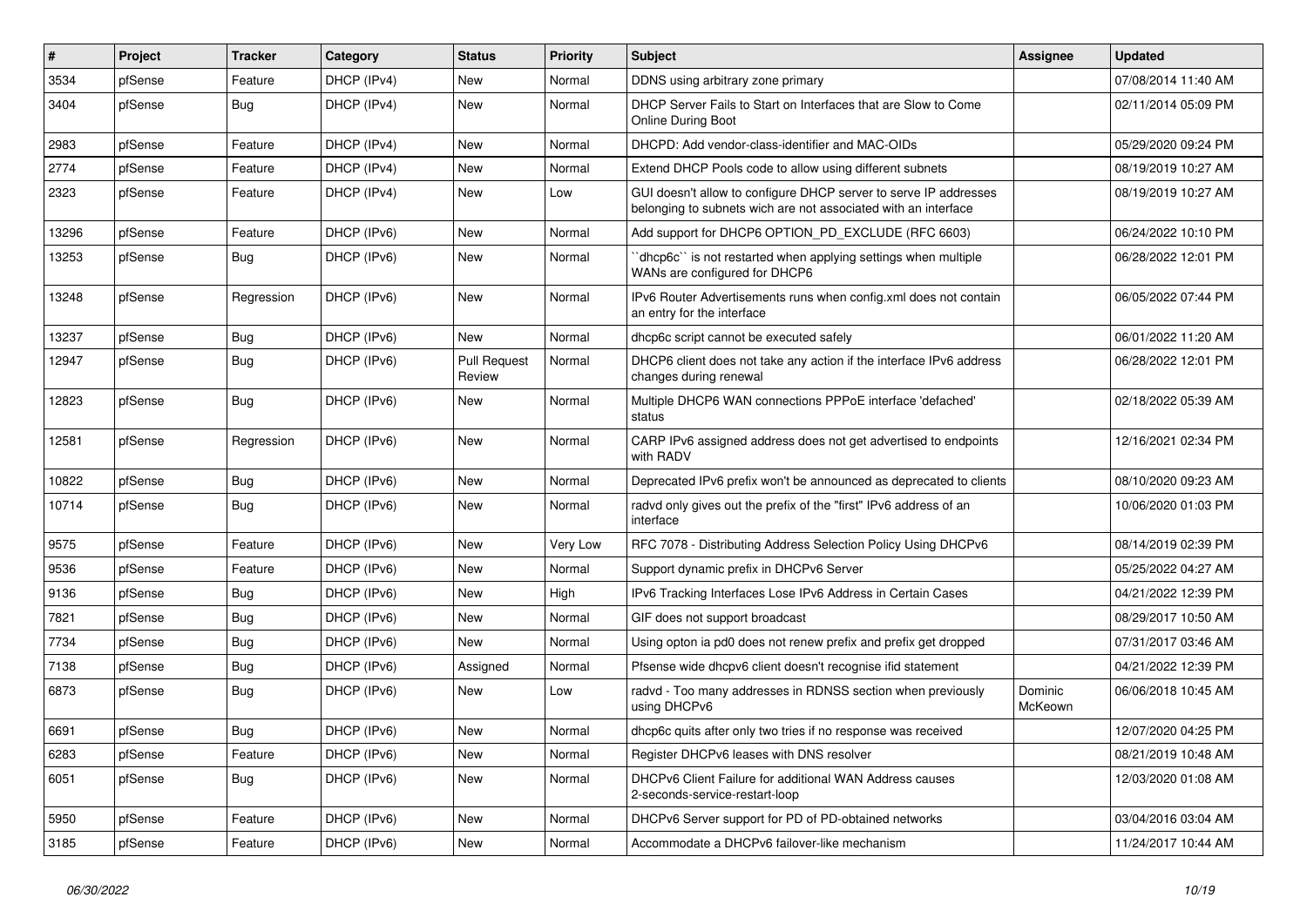| $\vert$ # | Project      | <b>Tracker</b> | Category             | <b>Status</b>                 | Priority | <b>Subject</b>                                                               | Assignee   | <b>Updated</b>      |
|-----------|--------------|----------------|----------------------|-------------------------------|----------|------------------------------------------------------------------------------|------------|---------------------|
| 12508     | pfSense      | <b>Bug</b>     | <b>DHCP Relay</b>    | <b>New</b>                    | Normal   | DHCP Relay over VPN                                                          |            | 11/06/2021 11:25 AM |
| 12120     | pfSense      | Feature        | <b>DHCP Relay</b>    | New                           | Normal   | Permit several sets of destination DHCP servers in DHCP relay                |            | 07/11/2021 05:41 PM |
| 11149     | pfSense      | <b>Bug</b>     | <b>DHCP Relay</b>    | <b>New</b>                    | Normal   | DHCP relay won't start with DHCP server behind gateway                       |            | 03/22/2021 05:13 AM |
| 10904     | pfSense      | Feature        | <b>DHCP Relay</b>    | <b>Pull Request</b><br>Review | Normal   | Support vti interfaces in dhcrelay                                           | Luiz Souza | 10/12/2020 07:35 AM |
| 10715     | pfSense      | <b>Bug</b>     | <b>DHCP Relay</b>    | <b>New</b>                    | Normal   | DHCPv6 relay always uses the "first" IPv6 address of an interface            |            | 06/29/2020 05:01 AM |
| 9680      | pfSense      | Feature        | <b>DHCP Relay</b>    | <b>New</b>                    | Normal   | Seperate DHCP Server and relay per interface                                 |            | 02/27/2020 10:47 AM |
| 4680      | pfSense      | <b>Bug</b>     | <b>DHCP Relay</b>    | <b>New</b>                    | Normal   | DHCP relay does not work with DHCP server on other end of<br>OpenVPN tunnel  |            | 05/05/2015 06:55 PM |
| 13322     | pfSense      | Feature        | Diagnostics          | <b>New</b>                    | Low      | Define Packet Capture Protocol                                               |            | 06/30/2022 06:45 AM |
| 12791     | pfSense Docs | New Content    | Diagnostics          | <b>New</b>                    | Normal   | Diagnostic Information for Support (pfSense)                                 |            | 02/13/2022 08:49 PM |
| 12757     | pfSense      | Bug            | Diagnostics          | <b>Pull Request</b><br>Review | Very Low | Clean up /etc/inc/filter.inc use of pfctl -F                                 |            | 06/28/2022 12:01 PM |
| 12343     | pfSense      | Feature        | Diagnostics          | <b>New</b>                    | Low      | Real time traffic monitoring                                                 |            | 09/06/2021 01:26 PM |
| 11856     | pfSense      | Feature        | Diagnostics          | <b>New</b>                    | Normal   | Replace/add Alias or DNS names for known LAN addresses in the<br>State table |            | 04/27/2021 08:01 AM |
| 9718      | pfSense      | Feature        | Diagnostics          | <b>New</b>                    | Low      | Make diag states summary table sortable                                      |            | 10/06/2020 09:12 AM |
| 7848      | pfSense      | <b>Bug</b>     | Diagnostics          | New                           | Low      | NDP Table Sort by Expiration Error                                           |            | 08/26/2019 02:56 PM |
| 7590      | pfSense      | <b>Bug</b>     | Diagnostics          | New                           | Normal   | diag edit do not save when nothing to sae (in directory browse view)         |            | 05/20/2017 05:04 PM |
| 7589      | pfSense      | Bug            | Diagnostics          | <b>New</b>                    | Normal   | diag_edit.php old print_info_box                                             |            | 05/20/2017 05:02 PM |
| 7459      | pfSense      | Feature        | Diagnostics          | <b>New</b>                    | Low      | "Refresh" button for Diagnostics/Tables display                              |            | 08/21/2019 09:27 AM |
| 7442      | pfSense      | Feature        | Diagnostics          | <b>New</b>                    | Low      | Suggestions for Diagnostics / ARP Table and Diagnostics / NDP<br>Table       |            | 08/21/2019 09:27 AM |
| 6804      | pfSense      | Feature        | Diagnostics          | <b>New</b>                    | Very Low | Add row counter into Diagnostics -> Edit File                                |            | 08/20/2019 03:44 PM |
| 5556      | pfSense      | Feature        | Diagnostics          | <b>New</b>                    | Normal   | No error when downloading non-existing file on Diagnostics/Execute           |            | 08/20/2019 03:43 PM |
| 4914      | pfSense      | Feature        | Diagnostics          | <b>New</b>                    | Low      | Packet Capture Settings                                                      |            | 08/20/2019 08:51 AM |
| 4456      | pfSense      | Feature        | Diagnostics          | <b>New</b>                    | Normal   | Packet capture additional filtering options                                  |            | 08/20/2019 03:30 PM |
| 3796      | pfSense      | <b>Bug</b>     | Diagnostics          | Confirmed                     | Normal   | States summary fails and is very slow with large state tables                |            | 12/11/2021 08:03 PM |
| 1656      | pfSense      | Feature        | Diagnostics          | New                           | Normal   | Teach pfctl to kill states by port number                                    |            | 08/21/2019 09:55 AM |
| 12883     | pfSense Docs | Todo           | <b>DNS</b>           | <b>New</b>                    | Normal   | Feedback on Services - DNS Resolver - Host Overrides                         |            | 02/28/2022 07:54 PM |
| 12139     | pfSense      | Feature        | <b>DNS Forwarder</b> | New                           | Normal   | Add support in for specifying a DNSMASQ configuration file                   |            | 07/16/2021 09:45 PM |
| 7329      | pfSense      | Bug            | <b>DNS Forwarder</b> | New                           | Low      | <b>DHCP Not Updating DNS</b>                                                 |            | 01/21/2022 09:16 PM |
| 2410      | pfSense      | Feature        | <b>DNS Forwarder</b> | <b>New</b>                    | Normal   | Support name based aliasing via CNAMEs or some other<br>mechanism.           |            | 12/11/2012 09:56 PM |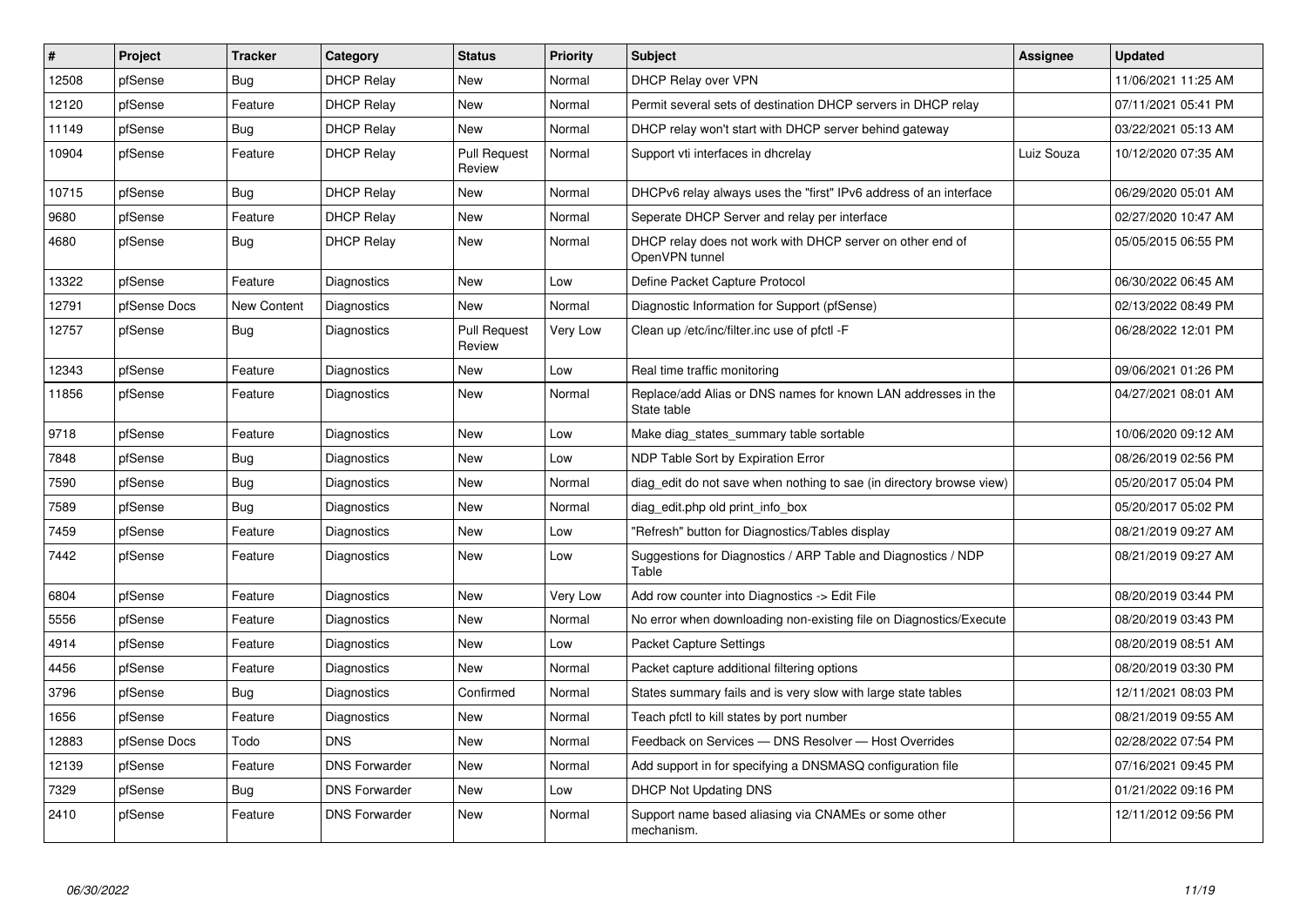| $\vert$ # | Project | <b>Tracker</b> | Category            | <b>Status</b>                 | <b>Priority</b> | Subject                                                                                                                       | Assignee                       | <b>Updated</b>      |
|-----------|---------|----------------|---------------------|-------------------------------|-----------------|-------------------------------------------------------------------------------------------------------------------------------|--------------------------------|---------------------|
| 13254     | pfSense | Bug            | <b>DNS Resolver</b> | New                           | Normal          | DNS resolver does not update "unbound.conf" file during link down<br>events                                                   |                                | 06/28/2022 12:01 PM |
| 12612     | pfSense | Bug            | <b>DNS Resolver</b> | New                           | Normal          | DNS Resolver is restarted during every "rc.newwanip" event                                                                    |                                | 06/28/2022 12:01 PM |
| 12551     | pfSense | Feature        | <b>DNS Resolver</b> | New                           | Low             | Add ability to set DNS resolver search domain list                                                                            |                                | 12/01/2021 11:18 AM |
| 11921     | pfSense | Feature        | <b>DNS Resolver</b> | New                           | Very Low        | Feature Request: Compile unbound with EDNS Client Subnet (ECS)<br>module (--enable-subnet)                                    |                                | 05/14/2021 07:29 AM |
| 10624     | pfSense | <b>Bug</b>     | <b>DNS Resolver</b> | New                           | Normal          | Unbound configuration memory leak with python module $+$ register<br><b>DHCP</b> leases active                                |                                | 02/26/2021 10:27 AM |
| 10342     | pfSense | Bug            | <b>DNS Resolver</b> | <b>New</b>                    | Normal          | Unbound domain overrides stop resolving periodically. They only<br>resume after the service has been restarted.               |                                | 03/13/2020 10:35 AM |
| 10143     | pfSense | Bug            | <b>DNS Resolver</b> | New                           | Normal          | System hostname DNS entry is assigned to the wrong IP on<br>multi-wan setups                                                  |                                | 12/31/2019 02:33 PM |
| 9654      | pfSense | Bug            | <b>DNS Resolver</b> | <b>New</b>                    | Normal          | After reboot, the DNS resolver must be restarted before it will<br>advertise the ipv6 DNS address of the router.              |                                | 11/20/2020 03:12 AM |
| 9436      | pfSense | Feature        | <b>DNS Resolver</b> | <b>New</b>                    | Normal          | Unbound: enable dnstap support                                                                                                |                                | 03/27/2019 07:54 PM |
| 9037      | pfSense | Bug            | <b>DNS Resolver</b> | <b>New</b>                    | Normal          | Unbound not logging to syslog after reboot                                                                                    |                                | 10/12/2018 05:09 AM |
| 8236      | pfSense | Feature        | <b>DNS Resolver</b> | <b>New</b>                    | Normal          | Ability to configure "forward-first" and "forward-host" options for more<br>robust domain overrides in DNS Resolver           |                                | 12/26/2017 01:26 AM |
| 7852      | pfSense | Feature        | <b>DNS Resolver</b> | <b>New</b>                    | Normal          | Add views support to Unbound GUI                                                                                              |                                | 09/11/2017 12:26 PM |
| 7495      | pfSense | Feature        | <b>DNS Resolver</b> | New                           | Low             | Ability to set TTL for local for Unbound host overrides and dhcp<br>leases                                                    |                                | 03/06/2018 09:46 AM |
| 7152      | pfSense | Bug            | <b>DNS Resolver</b> | New                           | Normal          | Unbound / DNS Resolver issue if "Register DHCP static mappings in<br>the DNS Resolver" set before wildcard DNS custom options |                                | 12/18/2021 04:59 PM |
| 7096      | pfSense | <b>Bug</b>     | <b>DNS Resolver</b> | Feedback                      | Normal          | Unbound fails to start on boot if specific network devices are<br>configured in the "Network Interfaces"                      |                                | 11/22/2021 08:59 AM |
| 6430      | pfSense | Bug            | <b>DNS Resolver</b> | Confirmed                     | Low             | pfsense should sanity-check hostnames when copying from<br>dhcpd.leases to /etc/hosts                                         |                                | 08/13/2019 01:23 PM |
| 6103      | pfSense | Feature        | <b>DNS Resolver</b> | <b>New</b>                    | Normal          | DNS Resolver Outgoing Interfaces should be able to use Gateway<br>Groups                                                      |                                | 10/21/2019 08:02 AM |
| 5413      | pfSense | <b>Bug</b>     | <b>DNS Resolver</b> | Confirmed                     | High            | Incorrect Handling of Unbound Resolver [service restarts, cache<br>loss, DNS service interruption]                            |                                | 06/19/2022 11:11 PM |
| 4798      | pfSense | Feature        | <b>DNS Resolver</b> | <b>New</b>                    | Normal          | Make host and domain overrides available to both DNS Resolver<br>and DNS Forwarder                                            |                                | 06/29/2015 02:14 AM |
| 1819      | pfSense | <b>Bug</b>     | <b>DNS Resolver</b> | New                           | Normal          | DNS Resolver Not Registering DHCP Server Specified Domain<br>Name                                                             | Luiz Souza                     | 04/28/2022 01:53 PM |
| 13303     | pfSense | Bug            | Dynamic DNS         | Pull Request<br>Review        | Normal          | DynDNS - DNSExit no longer working                                                                                            | Koen Zomers                    | 06/28/2022 12:01 PM |
| 13298     | pfSense | Bug            | Dynamic DNS         | <b>Pull Request</b><br>Review | Normal          | Dynv6 does not check response code when updating                                                                              | <b>Tiago Beling</b><br>d'Avila | 06/28/2022 12:01 PM |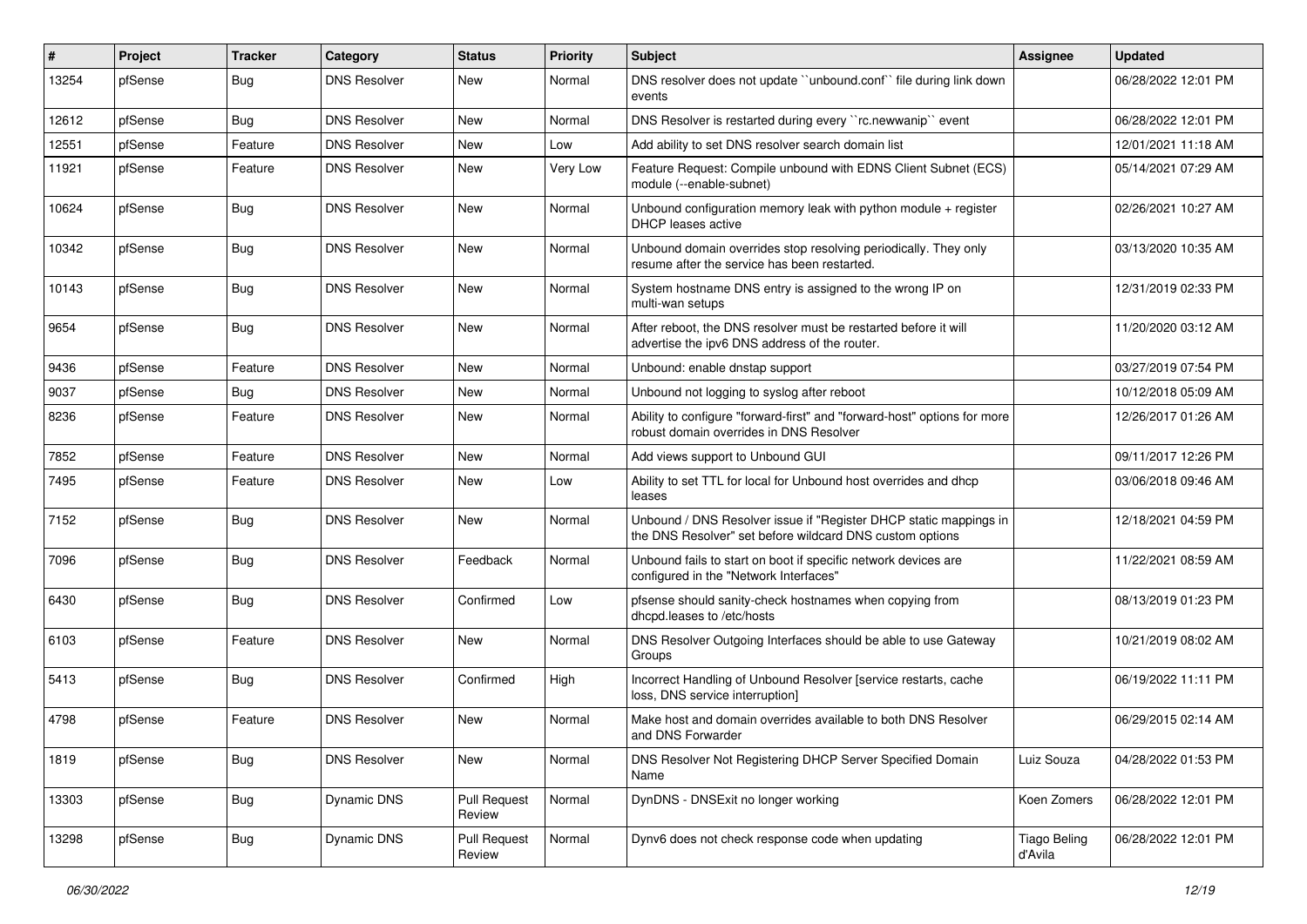| #     | Project                    | <b>Tracker</b> | Category              | <b>Status</b>                 | <b>Priority</b> | Subject                                                                                                 | Assignee     | <b>Updated</b>      |
|-------|----------------------------|----------------|-----------------------|-------------------------------|-----------------|---------------------------------------------------------------------------------------------------------|--------------|---------------------|
| 13167 | pfSense                    | <b>Bug</b>     | Dynamic DNS           | New                           | Normal          | phpDynDNS: DigitalOcean ddns update fails (bad request, invalid<br>character '-' in request id)         |              | 06/16/2022 09:30 PM |
| 12877 | pfSense                    | Bug            | Dynamic DNS           | Feedback                      | Normal          | Cloudflare DynDNS fails to update more than two addresses                                               |              | 05/29/2022 06:56 PM |
| 12848 | pfSense                    | Feature        | Dynamic DNS           | <b>New</b>                    | Normal          | Evaluation of the DynDNS "Result Match" string                                                          |              | 02/22/2022 02:01 AM |
| 12602 | pfSense                    | Feature        | Dynamic DNS           | <b>New</b>                    | Normal          | DHCPv6 should allow DDNS Client updates for hosts                                                       |              | 12/15/2021 11:00 AM |
| 12495 | pfSense                    | Feature        | Dynamic DNS           | <b>Pull Request</b><br>Review | Normal          | DynDNS: add deSEC IPv4&v6 simultaneos update                                                            | Lukas Wiest  | 11/01/2021 08:53 AM |
| 12494 | pfSense                    | Feature        | Dynamic DNS           | <b>Pull Request</b><br>Review | Normal          | DynDNS: make simultaneous update of IP and LegacyIP possible                                            | Lukas Wiest  | 11/01/2021 08:52 AM |
| 12063 | pfSense Docs               | Todo           | Dynamic DNS           | New                           | Normal          | Feedback on Services - Dynamic DNS - Configuring RFC 2136<br><b>Dynamic DNS updates</b>                 |              | 06/18/2021 06:24 PM |
| 11177 | pfSense                    | <b>Bug</b>     | Dynamic DNS           | <b>New</b>                    | Normal          | DDNSv6 not using Check IP Services                                                                      |              | 12/21/2020 05:02 AM |
| 11147 | pfSense                    | <b>Bug</b>     | Dynamic DNS           | New                           | Normal          | Domeneshop DynDNS IPv4 and IPv6                                                                         |              | 12/09/2020 11:47 PM |
| 11084 | pfSense                    | Feature        | Dynamic DNS           | New                           | Normal          | Dynamic DNS include option to specify virtual IP addresses                                              |              | 11/19/2020 01:26 PM |
| 10962 | pfSense                    | Feature        | Dynamic DNS           | New                           | Normal          | Add Cpanel support for Dynamic DNS Clients                                                              |              | 12/28/2020 01:56 PM |
| 10000 | pfSense                    | <b>Bug</b>     | Dynamic DNS           | <b>New</b>                    | Normal          | Azure Dynamic DNS A and AAAA Records for Apex Zone                                                      |              | 03/31/2020 09:03 AM |
| 9805  | pfSense                    | <b>Bug</b>     | Dynamic DNS           | New                           | Normal          | dynDNS cloudflare multiple entries                                                                      |              | 10/02/2019 04:51 PM |
| 9664  | pfSense                    | <b>Bug</b>     | Dynamic DNS           | <b>New</b>                    | Normal          | DynDNS and Dual-wan problem with CloudFlare (works with No-Ip)                                          |              | 08/03/2019 10:00 AM |
| 9504  | pfSense                    | Bug            | Dynamic DNS           | New                           | Normal          | Multiple Dynamic DNS update notifications for the same interface,<br>not differentiated by the hostname |              | 05/07/2019 07:46 AM |
| 9063  | pfSense                    | Feature        | Dynamic DNS           | <b>New</b>                    | Normal          | Allow dynamic DNS client entry to specify which Check IP service to<br>use                              |              | 10/24/2018 11:53 AM |
| 8500  | pfSense                    | <b>Bug</b>     | Dynamic DNS           | New                           | Low             | Incorrect categorization of status/info messages from phpDynDNS                                         |              | 08/16/2019 12:50 PM |
| 8432  | pfSense                    | <b>Bug</b>     | Dynamic DNS           | New                           | Normal          | Dynamic DNS Client gives an error that it can't find IPv6 address<br>when WAN interface is a LAGG       |              | 09/17/2020 05:23 AM |
| 8406  | pfSense                    | <b>Bug</b>     | Dynamic DNS           | <b>New</b>                    | Normal          | DDNS IPV6 Cloudflare Client does not detect PPOE address                                                |              | 03/31/2018 11:56 AM |
| 7718  | pfSense                    | Feature        | Dynamic DNS           | New                           | Very Low        | Hostname for Custom DynDNS Updater.                                                                     |              | 07/24/2017 10:05 AM |
| 7418  | pfSense                    | Feature        | Dynamic DNS           | New                           | Normal          | Dynamic dns should be sorted interface name                                                             |              | 08/21/2019 08:58 AM |
| 7292  | pfSense                    | Feature        | Dynamic DNS           | New                           | Normal          | DynamicDNS configuration does not sync to HA secondary                                                  |              | 02/21/2017 04:56 PM |
| 11235 | pfSense Packages   Bug     |                | Filer                 | <b>New</b>                    | Normal          | Filer run script when "state" unchanged                                                                 |              | 01/08/2021 07:24 AM |
| 11180 | pfSense Packages   Bug     |                | Filer                 | Feedback                      | Normal          | Filer run action for files on sync that wan't been modified                                             | Viktor Gurov | 01/08/2021 07:27 AM |
| 11178 | pfSense Packages   Feature |                | Filer                 | New                           | Normal          | Filer do not ask what to do with previous filename                                                      |              | 12/31/2020 02:45 AM |
| 10426 | pfSense Packages   Bug     |                | Filer                 | Feedback                      | Normal          | Filer must validate that File name is uniq                                                              |              | 04/20/2022 11:02 AM |
| 13067 | pfSense                    | <b>Bug</b>     | <b>FilterDNS</b>      | New                           | Normal          | filterdns resolve interval is twice the intended value                                                  |              | 04/17/2022 07:45 PM |
| 13020 | pfSense Docs               | Todo           | <b>Firewall Rules</b> | New                           | Normal          | easyrule command documentation should document permissible<br>wildcards                                 | Jim Pingle   | 04/04/2022 08:01 AM |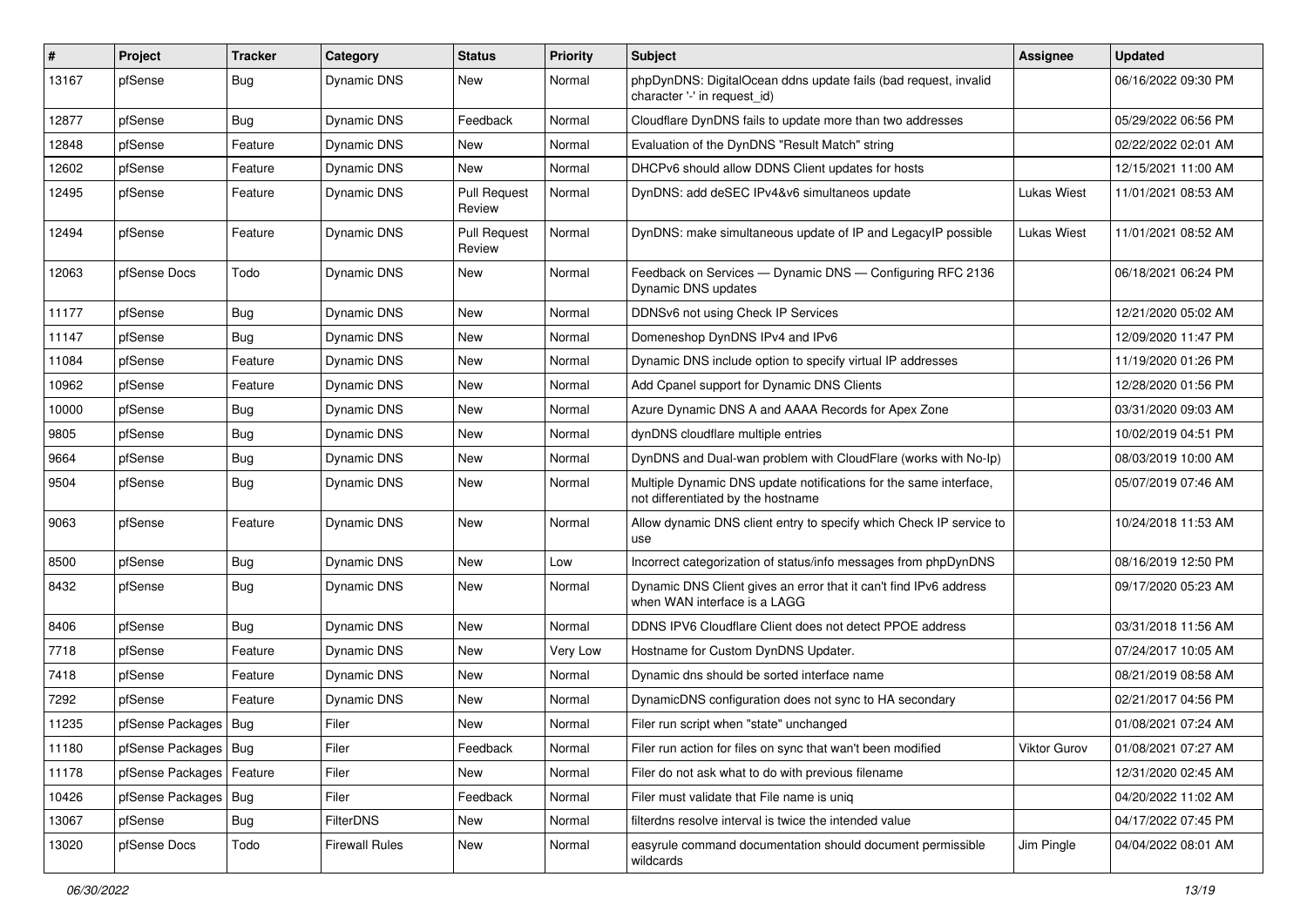| #     | Project                    | <b>Tracker</b> | Category              | <b>Status</b>                 | <b>Priority</b> | <b>Subject</b>                                                                                                                                                          | <b>Assignee</b>     | <b>Updated</b>      |
|-------|----------------------------|----------------|-----------------------|-------------------------------|-----------------|-------------------------------------------------------------------------------------------------------------------------------------------------------------------------|---------------------|---------------------|
| 12770 | pfSense Docs               | Todo           | <b>Firewall Rules</b> | <b>Pull Request</b><br>Review | Normal          | Feedback on Firewall - Configuring firewall rules                                                                                                                       |                     | 06/27/2022 07:42 AM |
| 12268 | pfSense Docs               | Todo           | <b>Firewall Rules</b> | New                           | Normal          | Feedback on Firewall - Aliases                                                                                                                                          |                     | 08/17/2021 12:55 AM |
| 9685  | pfSense Docs               | Correction     | Firewall Rules        | New                           | Normal          | Feedback on Firewall - Floating Rules                                                                                                                                   | Jim Pingle          | 09/23/2020 02:57 PM |
| 12740 | pfSense                    | Bug            | FreeBSD               | Incomplete                    | Normal          | panic: esp_input_cb: Unexpected address family                                                                                                                          |                     | 01/27/2022 01:19 PM |
| 11352 | pfSense                    | <b>Bug</b>     | FreeBSD               | <b>New</b>                    | Low             | CTF types $> 215$ in the pfSense kernel config results in DTrace<br>failing                                                                                             | Scott Long          | 03/17/2021 02:52 AM |
| 11184 | pfSense                    | Bug            | FreeBSD               | <b>New</b>                    | Normal          | PF: State policy cannot be configurable                                                                                                                                 |                     | 02/09/2021 02:43 AM |
| 13284 | pfSense Packages           | Feature        | FreeRADIUS            | <b>New</b>                    | Normal          | Option to define "Issuer" in OPT configuration.                                                                                                                         | Jakob<br>Nordgarden | 06/19/2022 12:10 PM |
| 12982 | pfSense Packages   Bug     |                | FreeRADIUS            | New                           | Normal          | FreeRadius RadReply table entries missing from pf                                                                                                                       |                     | 06/19/2022 05:38 PM |
| 12742 | pfSense Packages   Bug     |                | FreeRADIUS            | Feedback                      | Normal          | freeRADIUS virtual-server-default: modules dailycounter,<br>monthlycounter, noresetcounter, expire_on_login in authorize<br>section prevent virtual server from loading |                     | 03/01/2022 12:45 PM |
| 12286 | pfSense Packages   Bug     |                | FreeRADIUS            | <b>New</b>                    | Normal          | Add support for ntlm auth in LDAP                                                                                                                                       |                     | 08/20/2021 08:27 AM |
| 12126 | pfSense Packages           | Bug            | FreeRADIUS            | <b>New</b>                    | Normal          | freeradius3 0.15.7 31                                                                                                                                                   |                     | 10/11/2021 08:21 AM |
| 11980 | pfSense Packages   Bug     |                | FreeRADIUS            | Feedback                      | Normal          | EAP does not work with SQL backend                                                                                                                                      |                     | 07/21/2021 07:24 AM |
| 11802 | pfSense Packages   Bug     |                | FreeRADIUS            | New                           | Normal          | FreeRADIUS sync                                                                                                                                                         |                     | 05/10/2021 04:18 AM |
| 11746 | pfSense Packages   Bug     |                | FreeRADIUS            | Feedback                      | Normal          | Second LDAP server configuration misses the ipaNThash control<br>attribute                                                                                              | <b>Viktor Gurov</b> | 07/14/2021 01:44 PM |
| 11534 | pfSense Packages           | Regression     | FreeRADIUS            | <b>New</b>                    | High            | FreeRADIUS EAP anonymous connection forbidden out-of-tunnel                                                                                                             |                     | 07/14/2021 02:32 AM |
| 11388 | pfSense Packages   Bug     |                | FreeRADIUS            | Feedback                      | Normal          | Captive Portal authentication error with MySQL backend                                                                                                                  | <b>Viktor Gurov</b> | 02/10/2021 08:54 AM |
| 11331 | pfSense Packages   Bug     |                | FreeRADIUS            | Feedback                      | Normal          | FreeRADIUS latest package upgrade broke Plain Mac<br>Authentication                                                                                                     | <b>Viktor Gurov</b> | 01/30/2021 10:08 AM |
| 11138 | pfSense Packages           | Feature        | FreeRADIUS            | <b>New</b>                    | Normal          | new WebGUI checkboxes needed                                                                                                                                            |                     | 12/07/2020 08:28 AM |
| 11054 | pfSense Packages   Bug     |                | FreeRADIUS            | Assigned                      | Normal          | Check Client Certificate CN not working as described                                                                                                                    | <b>Viktor Gurov</b> | 12/14/2021 07:22 AM |
| 11026 | pfSense Packages           | Feature        | FreeRADIUS            | New                           | Low             | Feedback on Packages - FreeRADIUS package                                                                                                                               |                     | 11/02/2020 07:21 AM |
| 10908 | pfSense Packages           | Feature        | FreeRADIUS            | Feedback                      | Normal          | FreeRADIUS server certificate not using full CA chain                                                                                                                   | <b>Viktor Gurov</b> | 04/22/2022 02:19 AM |
| 10871 | pfSense Packages           | Feature        | FreeRADIUS            | Feedback                      | Normal          | Extra time period counters for SQL backend                                                                                                                              | Viktor Gurov        | 04/22/2022 02:19 AM |
| 10695 | pfSense Packages   Bug     |                | FreeRADIUS            | New                           | Normal          | FreeRadius Accounting skipping MBs after reboot due to power<br>aown                                                                                                    |                     | 06/24/2020 04:49 AM |
| 10377 | pfSense Packages           | Feature        | FreeRADIUS            | New                           | Very Low        | Allow usage of TOTP (Google-Authenticator) without PIN                                                                                                                  |                     | 03/30/2020 11:43 AM |
| 10297 | pfSense Packages           | Feature        | FreeRADIUS            | Assigned                      | Normal          | IPv6 user attributes                                                                                                                                                    |                     | 04/21/2022 12:39 PM |
| 9704  | pfSense Packages           | Feature        | FreeRADIUS            | New                           | Normal          | Enable filter_username                                                                                                                                                  |                     | 08/27/2019 12:07 PM |
| 8836  | pfSense Packages   Feature |                | FreeRADIUS            | New                           | Normal          | Define Idap group vlan assignment in users file                                                                                                                         |                     | 08/26/2018 07:53 AM |
| 8769  | pfSense Packages   Feature |                | FreeRADIUS            | New                           | Normal          | Allow FreeRADIUS users to change their own Passwords and Pins                                                                                                           |                     | 10/11/2018 11:34 AM |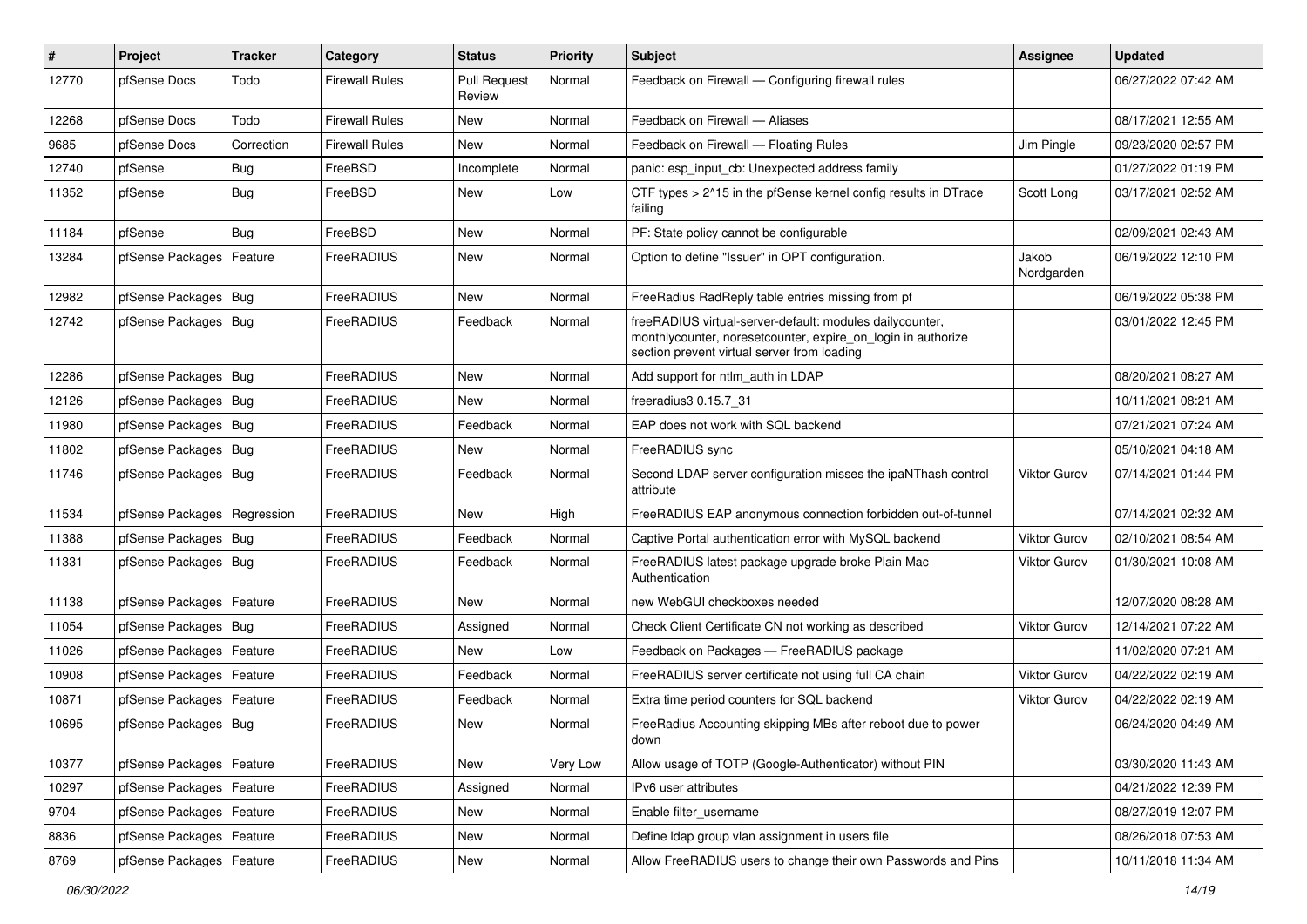| $\vert$ # | Project                    | <b>Tracker</b> | Category   | <b>Status</b>                 | <b>Priority</b> | Subject                                                                                    | <b>Assignee</b>     | <b>Updated</b>      |
|-----------|----------------------------|----------------|------------|-------------------------------|-----------------|--------------------------------------------------------------------------------------------|---------------------|---------------------|
| 8589      | pfSense Packages           | Bug            | FreeRADIUS | New                           | Normal          | FreeRadius 0.15.5 2 ignoring tunnelled-reply=no                                            |                     | 02/18/2019 03:40 PM |
| 8516      | pfSense Packages           | Bug            | FreeRADIUS | <b>New</b>                    | Normal          | FreeRADIUS requires settings re-saved after pfSense upgrade                                | Jim Pingle          | 12/31/2021 05:58 PM |
| 8513      | pfSense Packages           | Bug            | FreeRADIUS | New                           | High            | Freeradius 3.x Idap problem                                                                |                     | 02/18/2019 05:22 PM |
| 8264      | pfSense Packages   Bug     |                | FreeRADIUS | <b>New</b>                    | Normal          | Radiusd restart on WAN change results in freeradius not running<br>(and possible solution) |                     | 04/21/2022 12:39 PM |
| 8251      | pfSense Packages           | Bug            | FreeRADIUS | Feedback                      | Normal          | Captiveportal + FreeRadius "Last activity" resets to Session start                         |                     | 08/13/2019 11:10 AM |
| 8224      | pfSense Packages   Feature |                | FreeRADIUS | <b>New</b>                    | Normal          | Add "OU" field to FreeRADIUS page                                                          |                     | 02/21/2018 12:53 AM |
| 8161      | pfSense Packages           | Feature        | FreeRADIUS | <b>New</b>                    | Very Low        | Add virtual server support to FreeRadius                                                   |                     | 12/05/2017 01:57 PM |
| 8031      | pfSense Packages           | Feature        | FreeRADIUS | New                           | Normal          | FreeRADIUS copy entry function                                                             |                     | 08/16/2019 01:01 PM |
| 7608      | pfSense Packages           | Feature        | FreeRADIUS | <b>New</b>                    | Very Low        | Captive Portal amount of traffic Account + Free Radius+Mysql                               |                     | 05/28/2017 09:08 AM |
| 7403      | pfSense Packages   Bug     |                | FreeRADIUS | New                           | Normal          | Captive Portal + freeradius2 + MySQL problems with German<br>Umlaut                        |                     | 03/17/2017 09:12 AM |
| 4506      | pfSense Packages           | Feature        | FreeRADIUS | New                           | Normal          | FreeRADIUS groups/hunt groups                                                              |                     | 03/10/2015 08:51 PM |
| 12965     | pfSense Packages           | Bug            | <b>FRR</b> | <b>Pull Request</b><br>Review | Normal          | FRR BFD peer configuration is handled incorrectly in some cases                            | <b>Viktor Gurov</b> | 03/22/2022 08:04 AM |
| 12951     | pfSense Packages           | Bug            | <b>FRR</b> | Feedback                      | Normal          | FRR cannot remove IPv6 routes                                                              |                     | 03/22/2022 09:24 PM |
| 12889     | pfSense Packages           | Feature        | <b>FRR</b> | <b>New</b>                    | Normal          | FRR GUI add set ipv6 next-hop global                                                       |                     | 03/02/2022 06:10 AM |
| 12751     | pfSense Packages           | Bug            | <b>FRR</b> | <b>New</b>                    | Normal          | Improve FRR route restoration after gateway events                                         |                     | 02/06/2022 11:07 PM |
| 12653     | pfSense Packages           | Regression     | <b>FRR</b> | Feedback                      | Normal          | RIP related startup error                                                                  | <b>Viktor Gurov</b> | 12/30/2021 08:37 AM |
| 12167     | pfSense Packages   Bug     |                | <b>FRR</b> | Feedback                      | Normal          | BGP TCP setkey not set if neighbor is in peer group                                        | <b>Viktor Gurov</b> | 09/16/2021 09:38 AM |
| 12084     | pfSense Packages           | Bug            | <b>FRR</b> | <b>New</b>                    | Normal          | libfrr.so.0 error on SG-1100                                                               |                     | 06/26/2021 08:22 AM |
| 11963     | pfSense Packages           | Feature        | <b>FRR</b> | <b>New</b>                    | Normal          | Dynamically change OSPF interface costs on selected interfaces on<br>CARP event            |                     | 05/26/2021 04:13 AM |
| 11961     | pfSense Packages           | Bug            | <b>FRR</b> | Feedback                      | Normal          | FRR OSPF add unwanted area 0 authentication to router ospf                                 | Viktor Gurov        | 09/16/2021 10:25 PM |
| 11936     | pfSense Packages   Bug     |                | <b>FRR</b> | Incomplete                    | High            | FRR does not connect BGP when using password                                               |                     | 05/19/2021 08:12 AM |
| 11847     | pfSense Packages           | Bug            | <b>FRR</b> | Feedback                      | Normal          | Filters not applied to PEER Groups                                                         | <b>Viktor Gurov</b> | 07/30/2021 07:45 PM |
| 11841     | pfSense Packages           | <b>Bug</b>     | <b>FRR</b> | New                           | Normal          | FRR access lists default bahavior changed to permit by default                             |                     | 04/22/2021 09:52 AM |
| 11837     | pfSense Packages   Feature |                | <b>FRR</b> | <b>New</b>                    | Low             | Increase field length of FRR Networks in Access Lists and Prefix<br>Lists                  |                     | 04/22/2021 07:10 AM |
| 11836     | pfSense Packages   Bug     |                | <b>FRR</b> | Assigned                      | Normal          | FRR ACCEPTFILTER unstable                                                                  | Viktor Gurov        | 02/14/2022 07:20 AM |
| 11835     | pfSense Packages           | Bug            | <b>FRR</b> | New                           | Normal          | FRR OSPF redistributed connected routes disappearing                                       |                     | 04/22/2021 07:11 AM |
| 11823     | pfSense Packages           | Feature        | <b>FRR</b> | New                           | Normal          | Route handling enhancements                                                                |                     | 04/19/2021 06:23 PM |
| 11703     | pfSense Packages           | Feature        | <b>FRR</b> | New                           | Normal          | add Krill and Routinator support BGP RPKI                                                  |                     | 03/18/2021 07:47 PM |
| 11693     | pfSense Packages   Bug     |                | <b>FRR</b> | Feedback                      | Normal          | IPv6 static routing fails                                                                  | Viktor Gurov        | 04/26/2022 08:50 AM |
| 11681     | pfSense Packages   Bug     |                | FRR        | Feedback                      | Normal          | FRR generates invalid BFD configuration after removing interfaces                          | Viktor Gurov        | 07/14/2021 04:40 PM |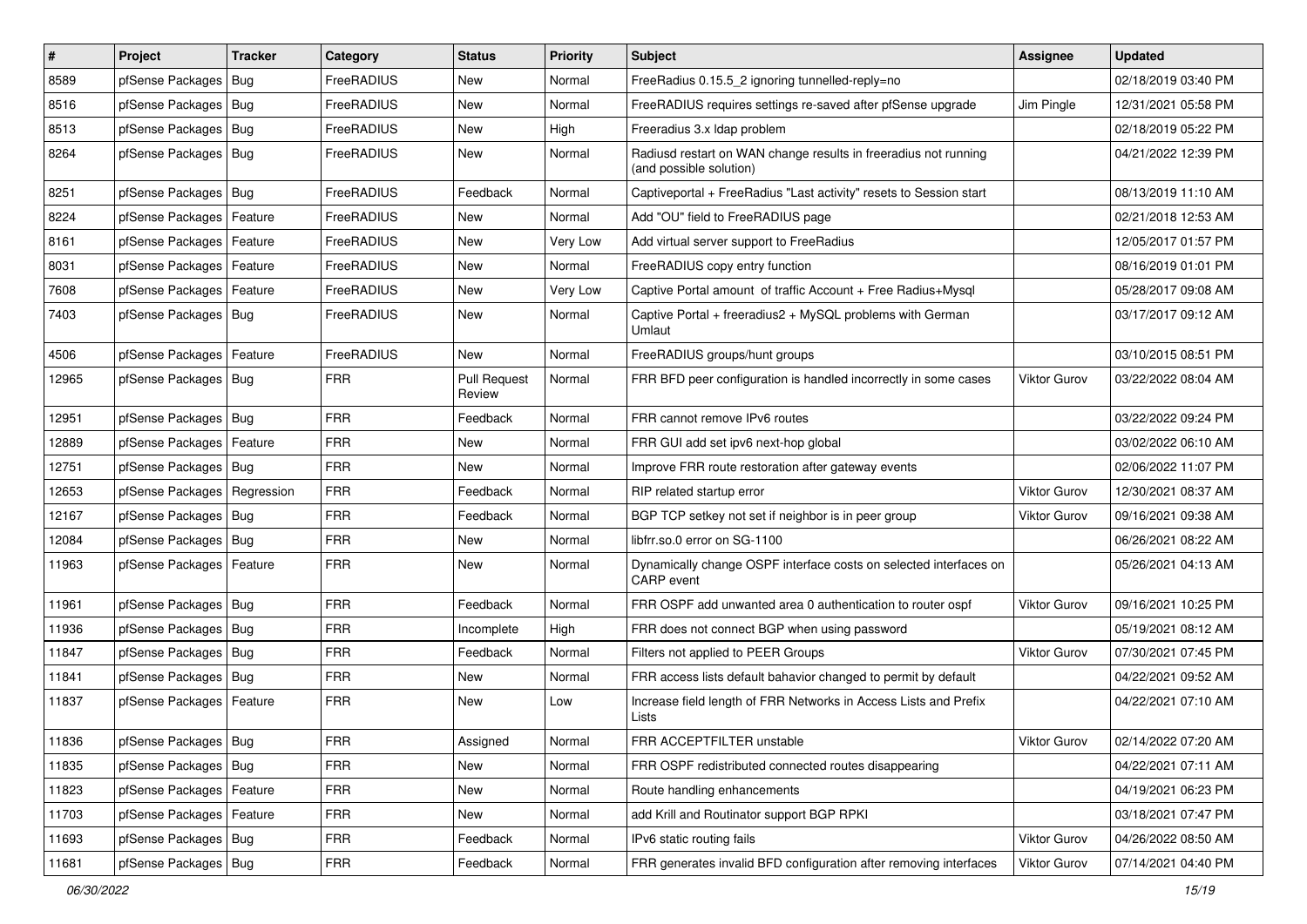| #     | Project                    | <b>Tracker</b> | Category                  | <b>Status</b>                 | <b>Priority</b> | <b>Subject</b>                                                                                                                                              | <b>Assignee</b>       | <b>Updated</b>      |
|-------|----------------------------|----------------|---------------------------|-------------------------------|-----------------|-------------------------------------------------------------------------------------------------------------------------------------------------------------|-----------------------|---------------------|
| 11650 | pfSense Packages           | Bug            | <b>FRR</b>                | <b>New</b>                    | <b>Very Low</b> | FRR configuration broken on restore of manually edited FRR config<br>sections                                                                               |                       | 03/10/2021 08:50 AM |
| 11477 | pfSense Packages           | <b>Bug</b>     | <b>FRR</b>                | Feedback                      | Normal          | FRR does not recognize some BFD options                                                                                                                     | Viktor Gurov          | 02/26/2021 10:52 PM |
| 11404 | pfSense Packages           | Bug            | <b>FRR</b>                | Feedback                      | Normal          | Incorrect prefix/access lists migration on update                                                                                                           | <b>Viktor Gurov</b>   | 02/18/2021 09:49 AM |
| 11377 | pfSense Packages           | <b>Bug</b>     | <b>FRR</b>                | <b>Pull Request</b><br>Review | Normal          | <b>FRR</b> deinstall                                                                                                                                        |                       | 03/10/2021 08:21 AM |
| 11345 | pfSense Packages           | Bug            | <b>FRR</b>                | Feedback                      | Normal          | FRR-OSPF - No "prefix-list" possible                                                                                                                        | Jim Pingle            | 02/04/2021 11:03 PM |
| 11301 | pfSense Packages           | Feature        | <b>FRR</b>                | Feedback                      | Normal          | Switch FRR to use default rc file as a service control base                                                                                                 | Jim Pingle            | 01/28/2021 09:35 AM |
| 11206 | pfSense Packages           | Feature        | <b>FRR</b>                | <b>Pull Request</b><br>Review | Normal          | <b>FRR 7.5</b>                                                                                                                                              | Jim Pingle            | 01/08/2021 12:47 PM |
| 11158 | pfSense Packages           | Bug            | <b>FRR</b>                | <b>New</b>                    | High            | <b>FRR Prefix Lists</b>                                                                                                                                     |                       | 12/30/2020 04:55 PM |
| 11130 | pfSense Packages           | Feature        | <b>FRR</b>                | Feedback                      | Normal          | FRR RIP support                                                                                                                                             | Jim Pingle            | 12/31/2021 04:19 PM |
| 10935 | pfSense Packages           | Bug            | <b>FRR</b>                | <b>New</b>                    | Normal          | FRR 0.6.7-6 - BGPD service recycled IPv6 without Route Map                                                                                                  |                       | 12/30/2020 05:00 PM |
| 10789 | pfSense Packages           | Feature        | <b>FRR</b>                | Feedback                      | Normal          | FRR integrated configuration and hitless reloads                                                                                                            | Jim Pingle            | 01/20/2021 11:16 PM |
| 10653 | pfSense Packages           | Feature        | <b>FRR</b>                | <b>New</b>                    | Normal          | Allow to download frr_status                                                                                                                                | Jim Pingle            | 06/11/2020 01:21 AM |
| 10516 | pfSense Packages           | Bug            | <b>FRR</b>                | <b>New</b>                    | Normal          | <b>FRR Access list</b>                                                                                                                                      |                       | 12/06/2020 11:02 PM |
| 10503 | pfSense Packages   Bug     |                | <b>FRR</b>                | <b>New</b>                    | Normal          | Flapping any GW in multi-WAN influences restating all IPsec tunnels<br>in FRR which leads to dropping all IPsec VTI static routes and<br>related BGP issues |                       | 05/08/2020 07:51 PM |
| 10358 | pfSense Packages           | Feature        | <b>FRR</b>                | <b>New</b>                    | Very Low        | <b>Stage FRR Configuration Changes</b>                                                                                                                      |                       | 03/19/2020 06:48 AM |
| 10294 | pfSense Packages           | Bug            | <b>FRR</b>                | <b>New</b>                    | Normal          | FRR Route Counts Incorrect on Status Page                                                                                                                   | Jim Pingle            | 02/26/2020 11:08 AM |
| 9545  | pfSense Packages           | Feature        | <b>FRR</b>                | <b>New</b>                    | Normal          | Enable MULTIPATH in FRR                                                                                                                                     | Jim Pingle            | 09/18/2020 12:52 PM |
| 9141  | pfSense Packages           | Feature        | <b>FRR</b>                | <b>New</b>                    | Very Low        | FRR xmlrpc                                                                                                                                                  | Jim Pingle            | 11/26/2018 07:49 AM |
| 6651  | pfSense Packages   Feature |                | <b>FRR</b>                | Feedback                      | Normal          | Loopback interfaces                                                                                                                                         | Christian<br>McDonald | 12/25/2021 02:42 PM |
| 13295 | pfSense                    | Bug            | Gateway Monitoring        | <b>Pull Request</b><br>Review | Normal          | Incorrect function parameters for "get dpinger status()" call in<br>`qwlb.inc`                                                                              |                       | 06/28/2022 12:01 PM |
| 13242 | pfSense                    | Feature        | Gateway Monitoring        | <b>New</b>                    | Normal          | Enhancements to static route creation/deletion for dpinger monitor<br>IPs                                                                                   |                       | 06/03/2022 11:20 AM |
| 13076 | pfSense                    | <b>Bug</b>     | Gateway Monitoring        | <b>New</b>                    | Normal          | Marking a gateway as down does not affect IPsec entries using<br>gateway groups                                                                             |                       | 06/28/2022 12:01 PM |
| 12920 | pfSense                    | <b>Bug</b>     | Gateway Monitoring        | <b>Pull Request</b><br>Review | Normal          | Gateway behavior differs when the gateway does not exist in<br>config.xml                                                                                   | Viktor Gurov          | 06/28/2022 12:01 PM |
| 12811 | pfSense                    | <b>Bug</b>     | Gateway Monitoring        | <b>New</b>                    | Normal          | Services are not restarted when PPP interfaces connect                                                                                                      | Jim Pingle            | 06/30/2022 03:18 AM |
| 11960 | pfSense                    | <b>Bug</b>     | Gateway Monitoring        | Feedback                      | Normal          | Gateway Monitoring Traffic Goes Out Default Gateway                                                                                                         |                       | 12/20/2021 05:43 AM |
| 8192  | pfSense                    | <b>Bug</b>     | <b>Gateway Monitoring</b> | <b>New</b>                    | Low             | dpinger - Change in ISP link-local IPv6 address drops connectivity                                                                                          | Luiz Souza            | 11/05/2020 07:31 AM |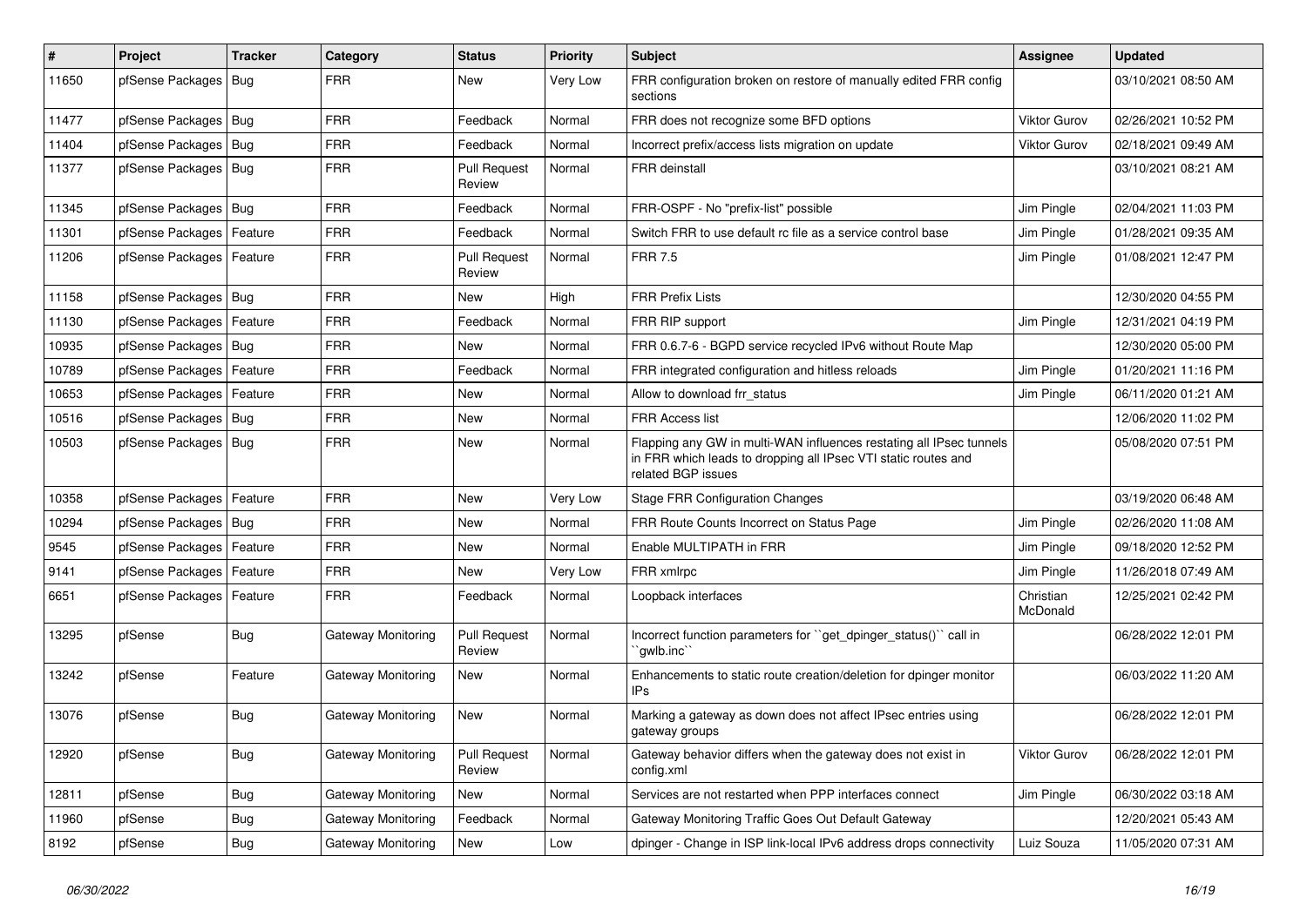| $\pmb{\#}$ | Project                | <b>Tracker</b>     | Category                  | <b>Status</b>                 | <b>Priority</b> | Subject                                                                                                                                        | Assignee            | <b>Updated</b>      |
|------------|------------------------|--------------------|---------------------------|-------------------------------|-----------------|------------------------------------------------------------------------------------------------------------------------------------------------|---------------------|---------------------|
| 7671       | pfSense                | Feature            | <b>Gateway Monitoring</b> | New                           | Normal          | Gateway Monitoring Via Custom Script or Telnet.                                                                                                |                     | 09/18/2020 02:59 PM |
| 6333       | pfSense                | Bug                | <b>Gateway Monitoring</b> | Confirmed                     | Normal          | Bootup starts/restarts dpinger multiple times                                                                                                  | Luiz Souza          | 11/16/2020 01:11 PM |
| 3859       | pfSense                | Feature            | Gateway Monitoring        | New                           | Low             | Make it possible to set the source IP address for gateway monitoring                                                                           |                     | 11/06/2016 10:12 PM |
| 3132       | pfSense                | <b>Bug</b>         | <b>Gateway Monitoring</b> | In Progress                   | Normal          | Gateway events for IPv6 affect IPv4 services and vice versa                                                                                    | <b>Viktor Gurov</b> | 06/28/2022 12:01 PM |
| 13320      | pfSense Plus           | <b>Bug</b>         | Gateways                  | New                           | Normal          | IP aliases with a CARP VIP parent are not available as VIP choices<br>for gateway groups                                                       |                     | 06/29/2022 02:03 PM |
| 13294      | pfSense                | Feature            | Gateways                  | <b>New</b>                    | Low             | Change gateway name                                                                                                                            |                     | 06/22/2022 06:07 PM |
| 12942      | pfSense                | Bug                | Gateways                  | <b>New</b>                    | Normal          | Code to kill states for old gateway when reconnecting an interface is<br>incorrect                                                             | Jim Pingle          | 06/28/2022 12:01 PM |
| 12857      | pfSense                | Bug                | Gateways                  | <b>New</b>                    | Normal          | Firewall gateway goes away when making changes to Bridge0<br>device                                                                            |                     | 02/27/2022 11:20 AM |
| 12764      | pfSense                | Bug                | Gateways                  | <b>New</b>                    | Normal          | VTI gateway status is pending after assigning the VTI interface                                                                                |                     | 02/07/2022 05:41 AM |
| 12632      | pfSense                | <b>Bug</b>         | Gateways                  | <b>New</b>                    | High            | Assigning a /30 WAN IP address at the console does not save the<br>gateway correctly                                                           |                     | 06/28/2022 12:01 PM |
| 12077      | pfSense                | Feature            | Gateways                  | <b>New</b>                    | Normal          | Allow stick-connections per gateway group                                                                                                      |                     | 06/24/2021 08:45 AM |
| 11570      | pfSense                | Regression         | Gateways                  | <b>Pull Request</b><br>Review | Normal          | Gateway monitoring services is not always restarted on interface<br>events, which may prevent a WAN from recovering back to an online<br>state | <b>Viktor Gurov</b> | 06/28/2022 12:01 PM |
| 11213      | pfSense                | Feature            | Gateways                  | <b>New</b>                    | Low             | Option to mark gateway as down directly from Table                                                                                             |                     | 01/03/2021 07:09 AM |
| 10875      | pfSense                | Bug                | Gateways                  | <b>New</b>                    | Normal          | PPP periodic reset does not fully restore gateway group round-robin<br>functionality                                                           | Luiz Souza          | 11/05/2020 07:44 AM |
| 9650       | pfSense                | Bug                | Gateways                  | <b>New</b>                    | Normal          | IPv6 connection drops (ir-)regular on Kabelvodafone (German cable<br>ISP)                                                                      |                     | 07/27/2019 07:14 AM |
| 8846       | pfSense                | Bug                | Gateways                  | <b>New</b>                    | Low             | Misleading gateway error message adding/editing static routes using<br>a disabled interface                                                    |                     | 08/21/2019 11:29 AM |
| 8743       | pfSense                | Todo               | Gateways                  | <b>New</b>                    | Low             | Gateway Groups page should list gateways in tier order                                                                                         |                     | 08/14/2019 12:16 PM |
| 8343       | pfSense                | Bug                | Gateways                  | <b>New</b>                    | Normal          | Gateway Routes (Default Routes) not removed in Kernel when<br>removed from GUI                                                                 |                     | 05/14/2020 01:22 AM |
| 12805      | pfSense Docs           | New Content        | General                   | <b>New</b>                    | Very Low        | Add documentation about what triggers a notfication                                                                                            |                     | 02/15/2022 05:10 PM |
| 12804      | pfSense Docs           | <b>New Content</b> | General                   | <b>New</b>                    | Very Low        | Create Slack documentation                                                                                                                     |                     | 02/15/2022 04:59 PM |
| 12570      | pfSense Docs           | Correction         | General                   | <b>New</b>                    | Normal          | Active appliance list missing 6100                                                                                                             |                     | 12/06/2021 11:41 AM |
| 12214      | pfSense Docs           | Todo               | General                   | New                           | Low             | Connect to WebGui.                                                                                                                             |                     | 08/05/2021 04:39 AM |
| 10821      | pfSense Docs           | Correction         | General                   | New                           | Normal          | Use neutral language alternatives                                                                                                              | Jim Pingle          | 09/23/2020 10:43 AM |
| 9370       | pfSense Docs           | Correction         | General                   | In Progress                   | Normal          | Update old screenshots                                                                                                                         | Jim Pingle          | 12/03/2021 09:55 AM |
| 13098      | pfSense Packages       | Bug                | haproxy                   | Feedback                      | Low             | HAProxy Virtual IP broken link under Frontend setup                                                                                            |                     | 04/27/2022 08:35 AM |
| 13022      | pfSense Packages   Bug |                    | haproxy                   | Feedback                      | Normal          | HAProxy - Sub Frontends ignore Client verification CA certificates                                                                             |                     | 04/06/2022 12:55 PM |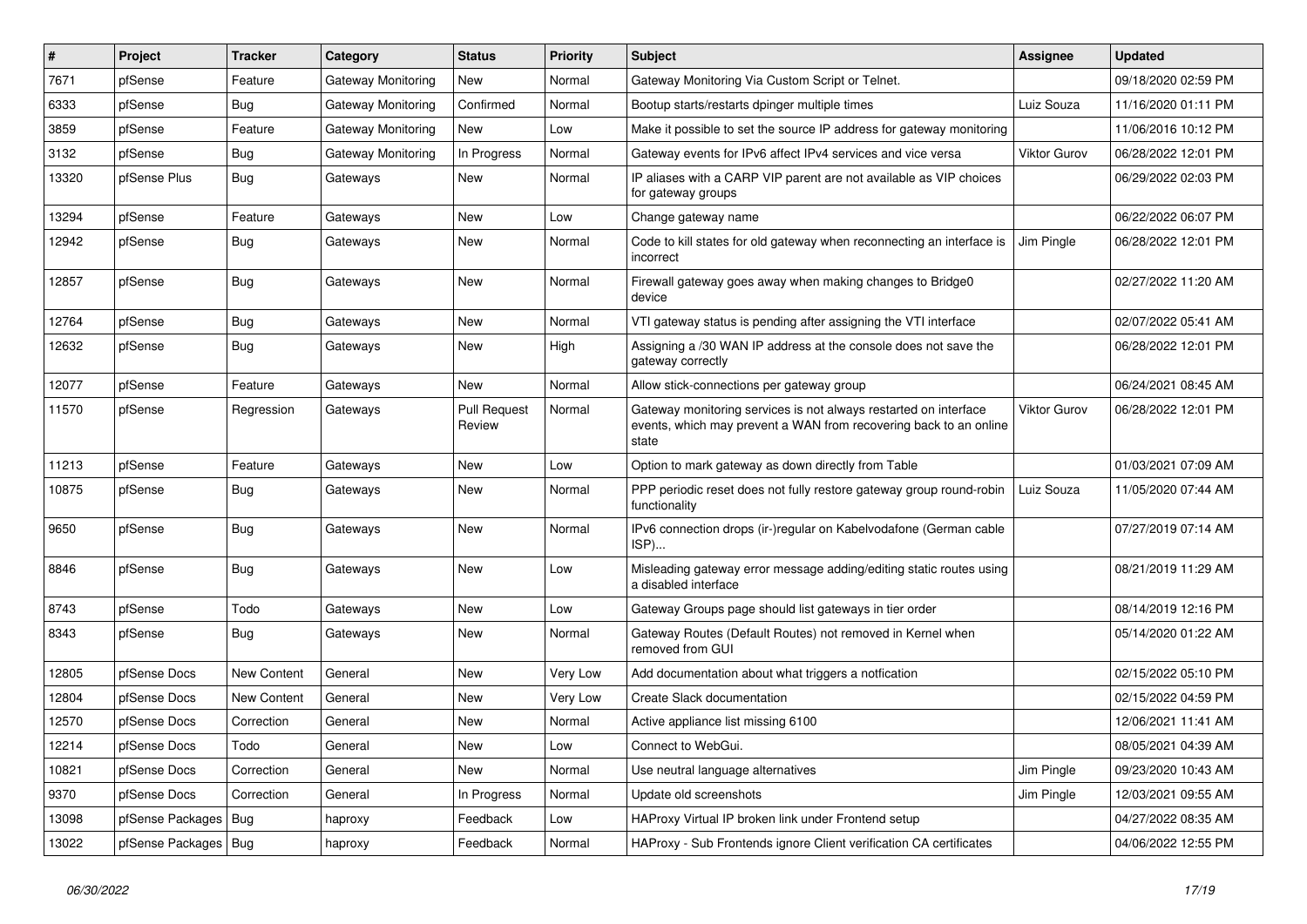| ∦     | Project                    | <b>Tracker</b> | Category | <b>Status</b> | <b>Priority</b> | <b>Subject</b>                                                                                      | Assignee            | <b>Updated</b>      |
|-------|----------------------------|----------------|----------|---------------|-----------------|-----------------------------------------------------------------------------------------------------|---------------------|---------------------|
| 12465 | pfSense Packages           | Feature        | haproxy  | New           | Normal          | Add forwardfor advanced usecases                                                                    |                     | 10/16/2021 07:35 PM |
| 12427 | pfSense Packages           | Todo           | haproxy  | New           | Normal          | ha-proxy: action order in the GUI is not keeped in the resulting<br>ha-proxy configuration          |                     | 10/06/2021 07:02 AM |
| 12354 | pfSense Packages           | Todo           | haproxy  | Feedback      | High            | Update haproxy-devel to mitigate CVE-2021-40346                                                     | <b>Viktor Gurov</b> | 05/12/2022 08:50 AM |
| 11937 | pfSense Packages           | <b>Bug</b>     | haproxy  | Feedback      | Normal          | HAproxy "Use Client-IP" option breaks Captive Portal                                                | <b>Viktor Gurov</b> | 06/22/2021 08:48 AM |
| 11756 | pfSense Packages           | Bug            | haproxy  | Feedback      | Normal          | HaProxy does not transfer backend states during reload                                              | <b>Viktor Gurov</b> | 07/14/2021 01:21 PM |
| 11491 | pfSense Packages   Bug     |                | haproxy  | Feedback      | Normal          | haproxy-devel v0.62 2 - startup error 'httpchk'                                                     | <b>Viktor Gurov</b> | 06/22/2021 08:46 AM |
| 11135 | pfSense Packages           | Bug            | haproxy  | Feedback      | High            | HAproxy OCSP reponse crontab bug                                                                    | Viktor Gurov        | 09/10/2021 11:51 AM |
| 11036 | pfSense Packages           | Bug            | haproxy  | New           | Normal          | <b>HAproxy ACL</b>                                                                                  |                     | 02/11/2022 11:27 AM |
| 11000 | pfSense Packages           | Bug            | haproxy  | New           | Very Low        | haproxy deprecated trick suggested                                                                  |                     | 12/23/2020 02:55 PM |
| 10936 | pfSense Packages           | Bug            | haproxy  | Feedback      | Normal          | both haproxy/haproxy-devel non-existent option lb-agent-chk                                         |                     | 04/21/2022 12:40 PM |
| 10779 | pfSense Packages           | Feature        | haproxy  | Feedback      | Normal          | HAProxy SSL/TLS Compatibility Mode                                                                  | <b>Viktor Gurov</b> | 04/22/2022 02:20 AM |
| 10739 | pfSense Packages           | Feature        | haproxy  | Feedback      | Normal          | Update HAproxy-devel package to 2.2 and HAproxy to 2.0                                              | <b>Viktor Gurov</b> | 10/03/2021 03:53 PM |
| 9648  | pfSense Packages           | Feature        | haproxy  | New           | Very Low        | Multiple node Sync HAProxy configuration to backup CARP<br>members via XMLRPC.                      |                     | 07/25/2019 10:04 AM |
| 9599  | pfSense Packages           | Feature        | haproxy  | New           | Normal          | Support for "peers" in HAproxy                                                                      |                     | 06/25/2019 01:47 AM |
| 9500  | pfSense Packages           | Bug            | haproxy  | <b>New</b>    | Normal          | HAproxy does not delete non-applicable action config                                                |                     | 01/18/2022 06:28 AM |
| 9335  | pfSense Packages           | Bug            | haproxy  | Feedback      | Normal          | Stored XSS in HAProxy / haproxy_listeners_edit.php                                                  | Jim Pingle          | 02/18/2019 09:35 AM |
| 9261  | pfSense Packages           | Bug            | haproxy  | New           | Normal          | haproxy GUI failure                                                                                 |                     | 01/08/2019 12:41 PM |
| 9247  | pfSense Packages           | Bug            | haproxy  | New           | Low             | HAProxy multiple server selection on stats pages doesn't work                                       |                     | 01/02/2019 04:44 PM |
| 9077  | pfSense Packages           | Feature        | haproxy  | New           | Normal          | haproxy UI: Add seperator lines                                                                     |                     | 10/29/2018 06:06 AM |
| 8982  | pfSense Packages           | Feature        | haproxy  | New           | Normal          | HAproxy ACL support for map in configuration UI                                                     |                     | 06/25/2019 01:49 AM |
| 8902  | pfSense Packages           | Bug            | haproxy  | New           | Normal          | HAproxy package not use custom DNS for lookup on apply new<br>config                                |                     | 09/16/2018 08:16 AM |
| 8869  | pfSense Packages           | Feature        | haproxy  | <b>New</b>    | Normal          | HAproxy should use RFC 7919 DH parameter files                                                      |                     | 10/17/2018 10:46 AM |
| 8438  | pfSense Packages           | Bug            | haproxy  | New           | High            | haproxy: can't use ACL for cert with http-response actions                                          |                     | 05/24/2018 01:12 PM |
| 8232  | pfSense Packages           | Feature        | haproxy  | New           | Normal          | different ssl options based on the sni name                                                         |                     | 01/30/2019 10:36 AM |
| 8213  | pfSense Packages           | Bug            | haproxy  | <b>New</b>    | Normal          | acl src file not populated from alias                                                               |                     | 12/21/2017 02:02 PM |
| 8121  | pfSense Packages   Feature |                | haproxy  | New           | Normal          | haproxy, allow to generate backends even they don't seem to be<br>used                              |                     | 11/23/2017 04:04 AM |
| 7686  | pfSense Packages           | Feature        | haproxy  | New           | Normal          | Add option in HAProxy to configure SSL defaults based on the<br>Mozilla SSL Configuration Generator |                     | 08/16/2019 01:09 PM |
| 7462  | pfSense Packages   Bug     |                | haproxy  | New           | Normal          | HAproxy not rebinding properly after WAN DHCP IP change                                             |                     | 01/11/2018 09:15 AM |
| 7039  | pfSense Packages   Bug     |                | haproxy  | Feedback      | Normal          | HAProxy backend configuration does not handle intermediate CAs<br>properly                          |                     | 04/21/2022 12:40 PM |